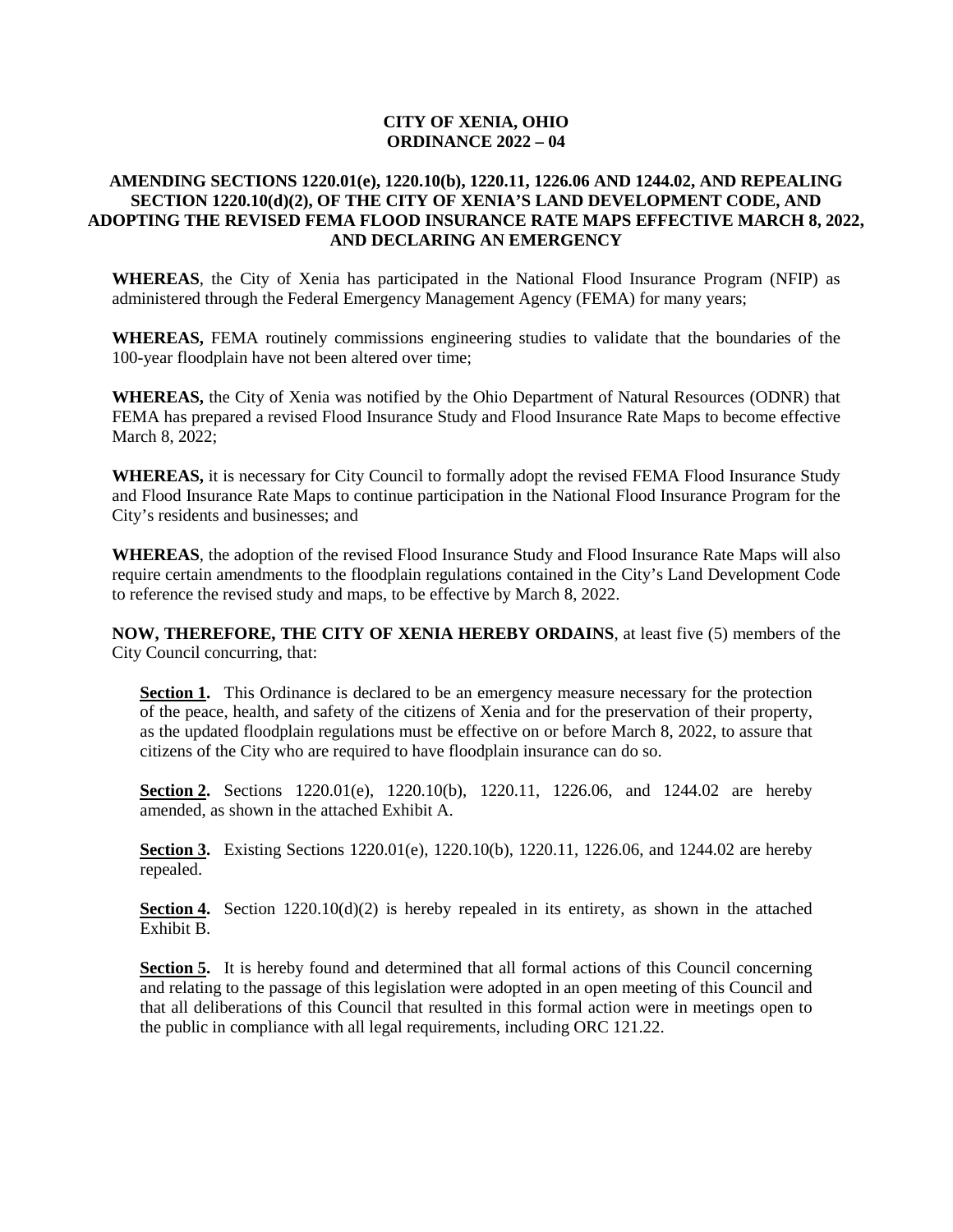Section 6. This Ordinance shall be effective immediately upon its adoption, in accordance with Section 5.04 of the City's Charter.

Adopted: February 24, 2022

Michelle D. Cohron

City Clerk

Wesley E. Smith

Attest: President, Xenia City Council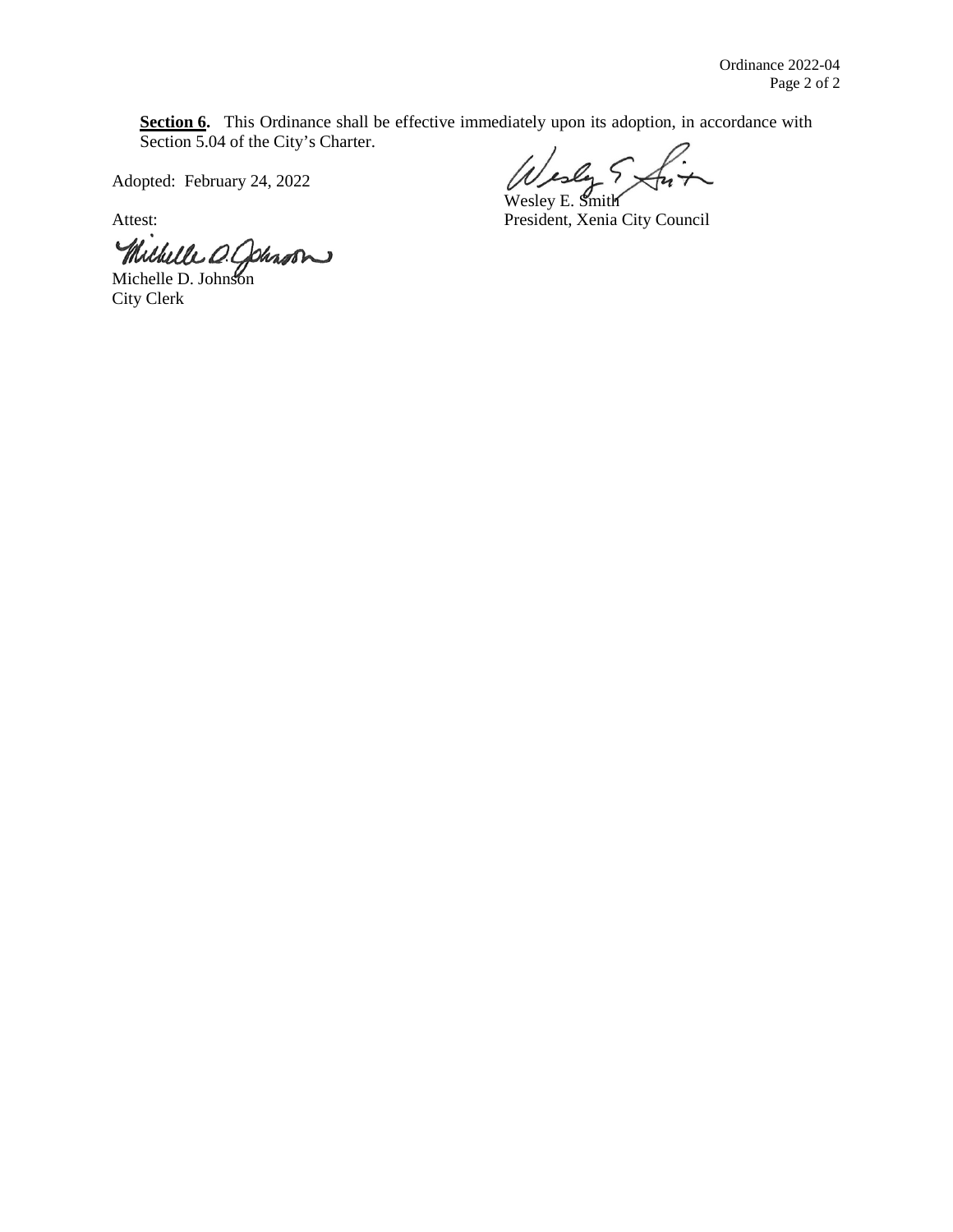## 1220.01 REVIEW AND DECISION-MAKING AUTHORITIES.

#### (e) City Engineer.

- (1) The City of Xenia City Engineer shall be established to aid in the administration and enforcement of this Code. The City Engineer may be provided with the assistance of such other persons as the City Manager may direct.
- (2) *Roles and Powers of the City Engineer*: In addition to any other authority granted to the City Engineer by Charter, ordinance, or state law, the City Engineer shall have the following powers and duties related to **the administration of this Land Development Code** these regulations:
	- A. Develop and recommend the City of Xenia Construction Standard Drawings, and the City of Xenia Material and Specifications Manual, and other documents as may be approved by City Council related to subdivision improvement specifications;**.**
	- B. Review and make recommendations to the City Planner on minor subdivision applications;**.**
	- C. Review and make recommendations to the PZC and City Council on major subdivision applications;**.**
	- D. Participate in any pre-application conferences requested by a property owner or potential applicant in accordance with this Code;**.**
	- E. Act as the floodplain administrator for the City of Xenia and perform the following related duties:
		- i. Evaluate applications for permits to develop in special flood hazard areas;
		- ii. Interpret floodplain boundaries and provide flood hazard and flood protection elevation information;
		- iii. Issue flood development permits to develop in special flood hazard areas when the provisions of this Code have been met, or refuse to issue the same in the event of noncompliance;
		- iv. Inspect buildings and lands to determine whether any violations of this Code have been committed;
		- Make and permanently keep all records for public inspection necessary for the administration of these regulations including Flood Insurance Rate Maps, Letters of Map Amendment and Revision, records of issuance and denial of permits to develop in special flood hazard areas, determinations of whether development is in or out of special flood hazard areas for the purpose of issuing floodplain development permits, elevation certificates, variances and records of enforcement actions taken for violations of these regulations;
		- vi. Enforce the provisions of these regulations;
		- vii. Provide information, testimony, or other evidence as needed during variance hearings;
		- viii. Coordinate map maintenance activities and FEMA follow up; and
		- ix. Conduction substantial damage determinations to determine whether existing structures, damaged from any source and in special flood hazard areas identified by FEMA, must meet the development standards of these regulations.
	- F. Maintain permanent and current records of all public improvements and improvement drawings that are part of major subdivision applications**.**; and
	- **F.** G. Inspect, or cause to be inspected, all construction or installation work related to public improvements as required by **this Code** these regulations.
- **(2)** (3) *Decisions of the City Engineer*: A decision **by** on the City Engineer **issued pursuant** with regard to this Code may be appealed to the BZA in accordance with Section 1220.12: Appeals, unless another appeals board is established in this Code.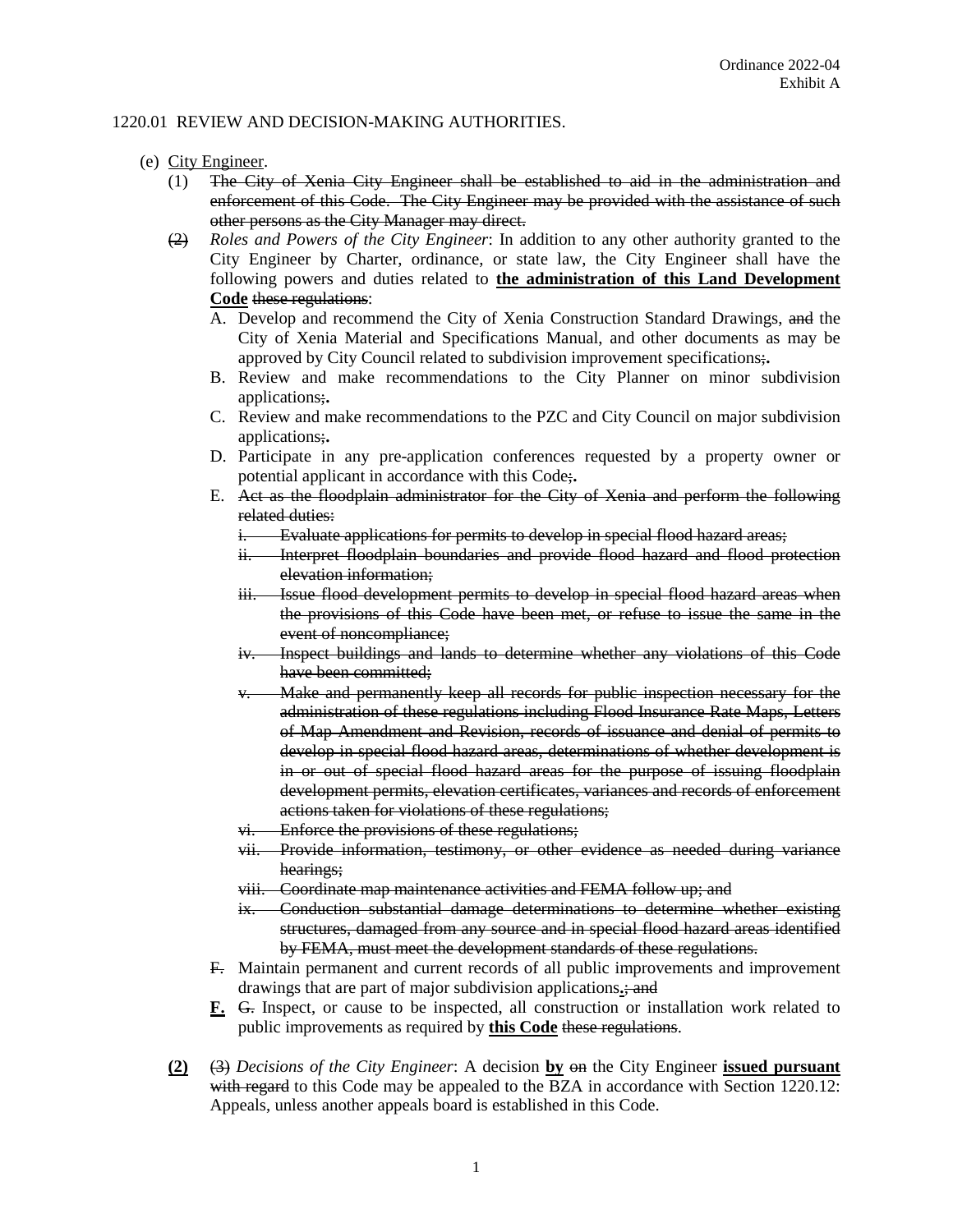### 1220.10 VARIANCES.

(b) Prohibition of Certain Variance Requests. (1) Variances from standards of this code may be considered in most cases with the exception that variances are prohibited in any designated floodway if their will be an increase in flood levels during the base flood discharge.  $(2)$  Applications for a use variance are prohibited. Use variances are defined as a variance application to request allowing a use in a zoning district where it is otherwise prohibited. Such requests shall be reviewed as a zoning map or code text amendment as established in Section 1220.03: Code Text and Map Amendments.

### 1220.11 ZONING PERMIT.

(a) Purpose. A zoning permit shall be required in accordance with the provisions of this section in order to ensure that proposed development complies with the standards of this Code and to otherwise protect the public health, safety, and general welfare of the citizens of the City.

- (b) Applicability.
	- (1) No building or other structure shall be erected, moved, altered, or added to, nor shall any building, structure or land be used or changed in use without a zoning permit issued by the City Planner. A change in tenancy or ownership of a residential dwelling unit shall be exempt from the zoning permit requirement.
	- (2) A zoning permit may be required for the establishment of certain temporary or accessory use as established in Chapter 1224: Accessory and Temporary Use Regulations.
	- (3) The use of vacant land shall require the issuance of a zoning permit.
	- (4) Unless otherwise specifically exempted in Section Chapter 1236: Signage, signs shall require a zoning permit.
	- (5) Demolition of any building or structure that has a footprint of seven hundred square feet (700 ft.2 ) or more in a locally or nationally designated historic district shall require a zoning permit. Structures that are subject to a City-issued order to demolish shall be exempt from the demolition permit requirements of this section; except that the Greene County Historical Society may be invited to photograph and document the structures for historical recording.
	- (6) Zoning Permits for Activities in Special Flood Hazard Areas.
		- A. It shall be unlawful for any person to begin construction or other development activity including, but not limited to, filling, grading, construction, alteration, remodeling, or expanding any structure, or alteration of any watercourse wholly within, partially within, or in contact with any identified special flood hazard area, as established in Section 12206 Floodplain Regulations, until a zoning permit is obtained in accordance with this section.
		- B. Where it is unclear whether a development site is in a special flood hazard area, the City Engineer may require an application for a floodplain development permit to determine the development's location.
		- C. An application for a zoning permit in a special flood hazard area shall not be required for:
			- i. Maintenance work such as roofing, painting, and basement sealing, or for small nonstructural development activities, except for filling and grading;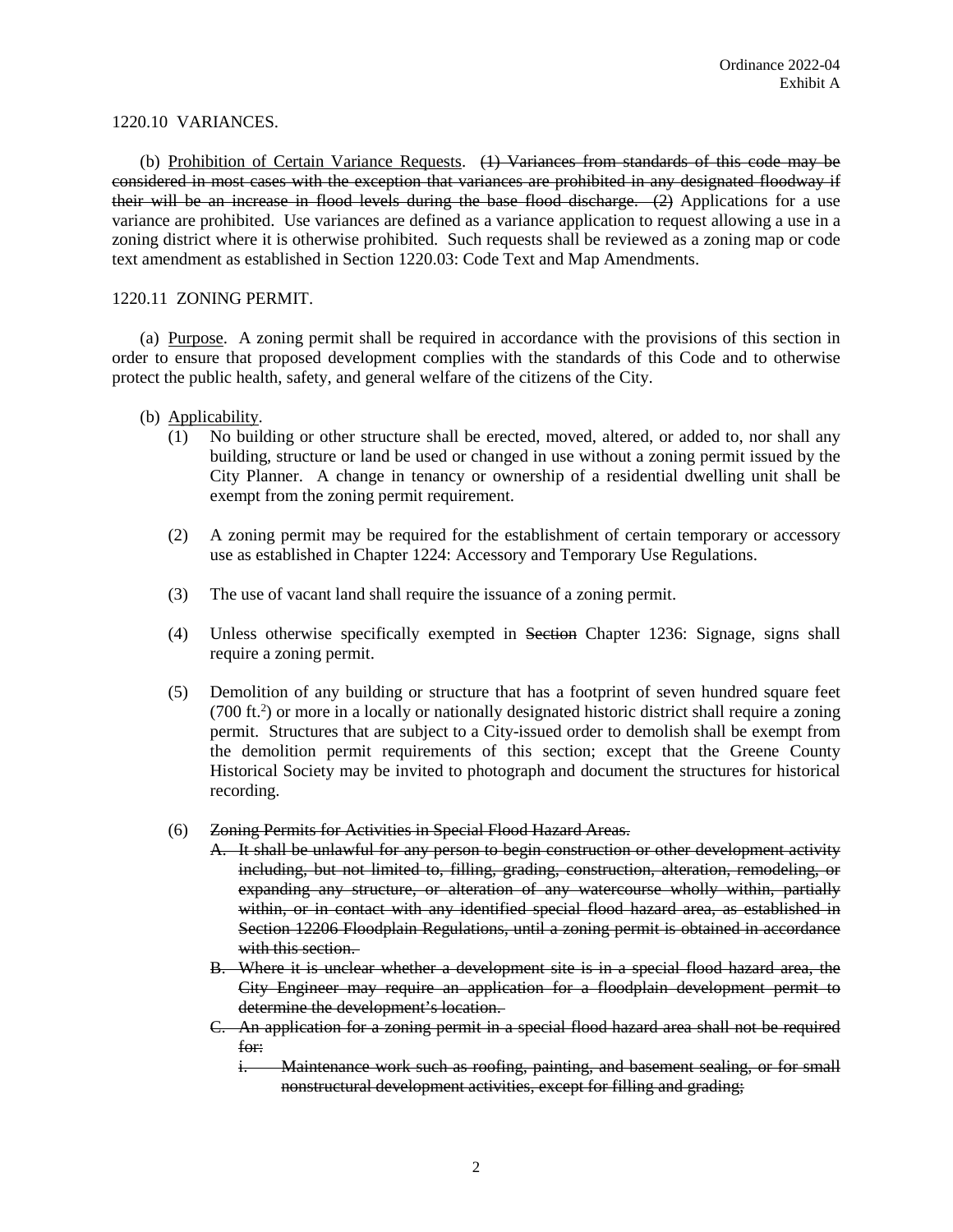- ii. Development activities in an existing or proposed manufactured home park. Such activities are under the authority of the Ohio Department of Health and subject to the flood damage reduction provisions of the Ohio Administrative Code §3701;
- iii. Major utility facilities permitted by the Ohio Power Siting Board under ORC Chapter 4906;
- iv. Hazardous waste disposal facilities permitted by the Hazardous Waste Siting Board under ORC Chapter 3734;
- v. Development activities undertaken by a federal agency and which are subject to Federal Executive Order 11988 - Floodplain Management; and
- vi. Any other exemptions from the flood protection regulations of Section 1226.06 Floodplain Regulations.
- $(7)$  Zoning permits shall be issued only in conformity with the provisions of this Code unless the application is subject to approval by the BZA or PZC providing for additional standards, conditions, or modifications, in which case the zoning permit shall be issued in conformity with the provisions of those approvals, as applicable.
- **(7)** (8) Failure to obtain a zoning permit shall be a violation of this Code subject to the provisions of Chapter 1242: Enforcement and Penalties.
- (c) Zoning Permit Review. The review procedure for a zoning permit shall be as follows:
	- (1) *Step 1 – Application*: The applicant shall submit an application in accordance with Section 1220.02: Common Review Requirements and with the provisions of this section.
	- (2) *Step 2 – City Planner Review and Decision*:
		- A. The City Planner may distribute the application to other staff members and other City departments to solicit comment on the zoning permit application.
		- B. For any zoning permit application for development or applicable activities in a special flood hazard area, the City Engineer shall be required to also review and make a decision on the zoning permit application. In such cases, if either the City Planner or the City Engineer deny the application, the entire application shall be denied.
		- C. Within thirty (30) days after the application is determined to be complete, the City Planner shall make a decision on the zoning permit application **by approving or denying**. In making its decision, the City Planner may approve or deny the application. The City Planner shall have sixty (60) days to make a decision on zoning permit applications for demolition to allow for proper notice to other agencies have review authority. In both cases, an extension on the decision may be granted with approval from the applicant.
		- **C.** D. Prior to finalizing approval of the application, the City Planner shall have the authority to provide comments to the applicant regarding necessary revisions to bring the application into full compliance **with the provisions of this Code**. The application shall not be deemed formally approved **by the City Planner** until the applicant makes all of the appropriate changes and submits all necessary revised forms, maps, and documents to the City Planner.
- (d) Review Criteria.
	- (1) *Review Criteria for All Zoning Permits*: In order to approve any zoning permit, the City Planner shall determine the following:
		- A. The application complies with all applicable provisions of this Code and the applicable zoning district; and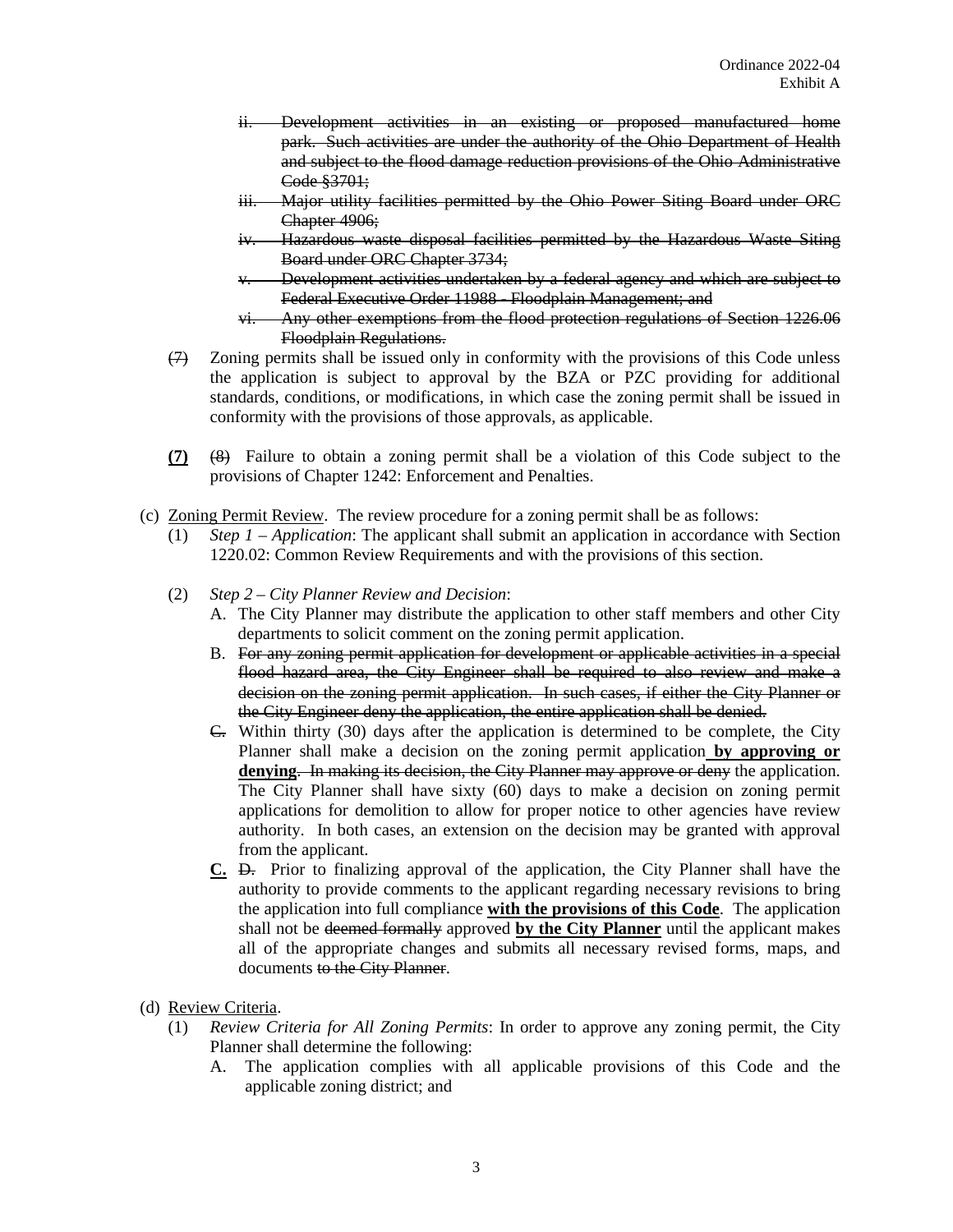- B. The application complies with all approved plans, conditions, or other development approvals.
- (2) *Additional Review Criteria for Zoning Permits in a Special Flood Hazard Area*. Zoning permit applications for development or applicable activities in special flood hazard areas shall demonstrate:
	- A. The application complies with Section 1226.06 Floodplain Regulations of this Code; and
	- B. That all necessary permits have been received from those federal, state, or local governmental agencies from which proper approval is required. The applicant shall be responsible for obtaining such permits as required, including permits issued by the U.S. Army Corps of Engineers under § 10 of the Rivers and Harbors Act, being 33 USC § 577; and § 404 of the Clean Water Act, being 33 USC §1344; and the Ohio Environmental Protection Agency under § 401 of the Clean Water Act, being 33 USC § 1341.
- (3) *Additional Review Criteria for Zoning Permits for Demolition*: In addition to the general review criteria applicable to all zoning permits in Section 1220.11(d)(1), any zoning permit application for demolition shall be subject to the following conditions:
	- A. Demolition may not commence until a demolition permit has also been issued from the Greene County Department of Building Regulation.
	- B. The Greene County Historical Society shall be given the opportunity to review each demolition permit application, for a period not exceeding thirty (30) days, to determine if the structure proposed for demolition is a contributing or significant structure as defined in Section 1220.08(f). If the Greene County Historical Society determines that the structure is a contributing structure and  $\ddot{H}$  is of aesthetic interest that continues to contribute to the historic development or heritage of the City, it shall **so** advise the City Planner. The applicant shall then be requested to use available rehabilitation funds, if any, to repair and restore the structure or offer the structure for relocation or seek alternatives to save the structure. If all avenues and available resources have been exhausted and the only recourse is to demolish the structure, then a demolition permit **may** shall be issued.
- (e) Administrative Waiver Requests.
	- (1) *Applicability*:
		- A. The City Planner may grant administrative waivers for any area or dimensional regulation that does not exceed ten percent (10%) of the applicable minimum or maximum regulation. Area and dimensional regulations include, but are not limited to, minimum front, side, and rear yard setbacks; maximum height of structures; maximum sign height; maximum sign area; etc.
		- B. An administrative waiver for minimum lot area or lot width requirement is prohibited.
		- C. The applicant shall be required to apply for a variance for any waiver request that exceeds ten percent (10%) or other variations from the Code that do not qualify for administrative waivers.
	- (2) *Administrative Waiver Review Procedure and Decision*:
		- A. Administrative waivers shall be reviewed as part of the zoning permit review procedure.
		- B. In making a decision on the administrative waiver, the City Planner may approve or deny the **waiver request** application.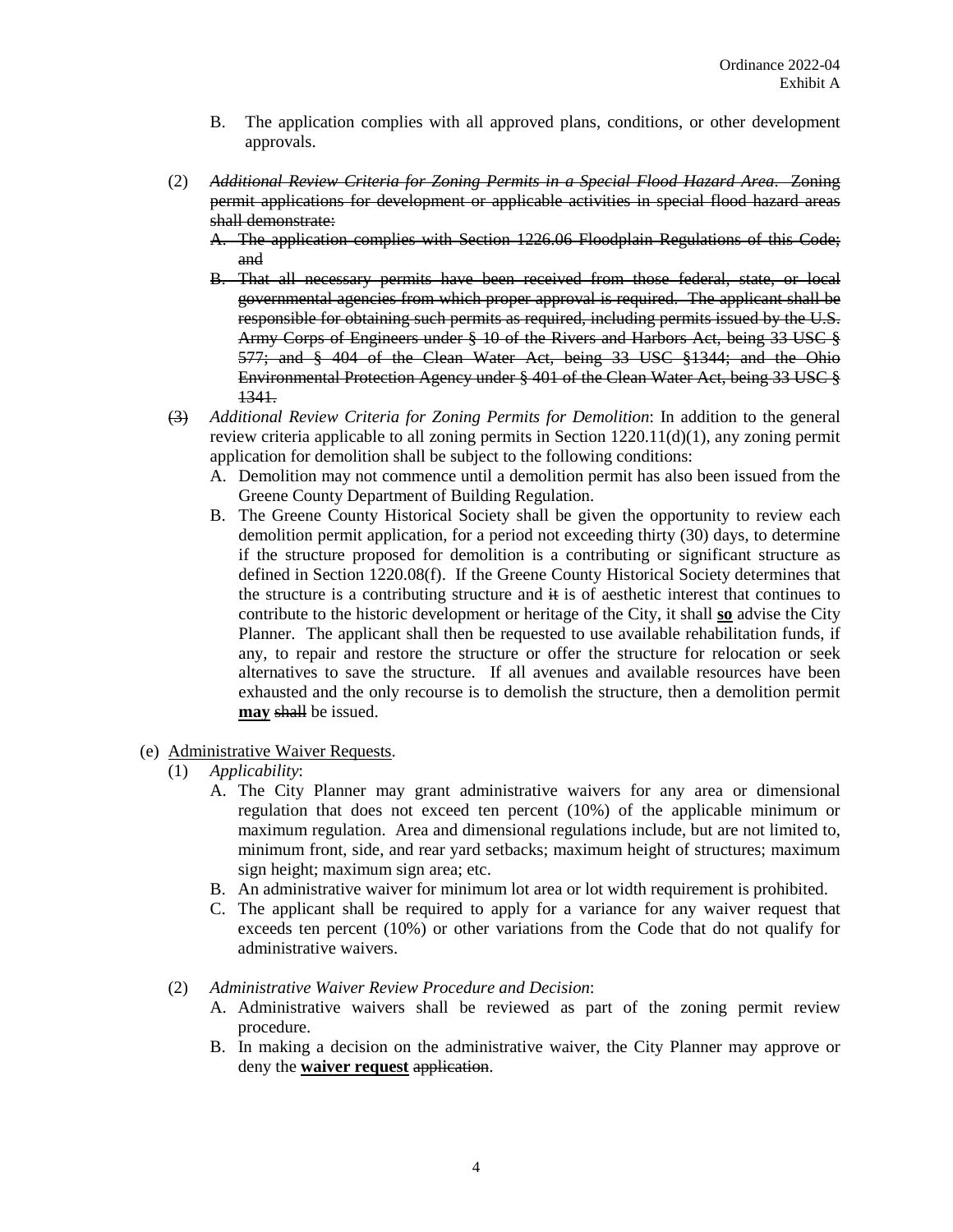- (3) *Review Criteria*: Decisions on an administrative waiver shall be based on consideration of the following criteria:
	- A. The waiver will allow the proposed development to reflect the predominant development character of surrounding, similar uses and properties (e.g., similar setbacks, similar sign areas, etc.);
	- B. Special circumstances exist that make precise compliance with subject standards impractical or unreasonable;
	- C. The waiver request is minor in nature;
	- D. The waiver request does not substantially alter characteristics found in the development character of the surrounding properties; and
	- E. The waiver request does not deviate from the overall purpose of this Code or the intent and objective of the original regulation.
- (f) Time Limit and Abandoned or Suspended Work.
	- (1) The applicant shall obtain an approved building permit within one (1) year of the date the zoning permit was approved or the approval shall be revoked. The date of approval shall be the date the City Planner provides a signed copy of the permit to the applicant.
	- (2) For activities that do not require a building permit, the activity shall have been substantially begun within one (1) year of approval and is thereafter pursued to completion, as determined by the City Planner.
	- (3) The deadlines in paragraph **division (f)**(1) or **(f)**(2) may be reduced if the work is mandated by this Code or by order of the City Planner, City Engineer, Code Enforcement Officer, or BZA. In such cases, the deadline for construction shall be noted on the zoning permit.
	- (4) Time limits for permitted temporary uses and structures shall be as authorized in Section 1224.02: Temporary Uses and Structures. An approval of a zoning permit for a temporary use shall include the approved start and end dates for the proposed temporary use.
	- (5) If construction activities for which a zoning permit has been issued is abandoned or suspended for a period of six (6) months after the time of commencing the work, the zoning permit approval shall be revoked. Abandonment shall be defined as the lack of building activity or progress towards achieving the scope of work defined in the zoning permit.
	- (6) Upon written request, up to two (2) extensions of six (6) months may be granted by the City Planner if the applicant can show good cause for a delay.
	- (7) The City Planner shall notify the **applicant** application of the revocation of a zoning permit, including notice that further work as described in the canceled permit shall not proceed unless and until a new zoning permit has been obtained or extension granted.
	- (8) Upon revocation of a zoning permit approval, a new application, including all applicable fees, shall be required before a new zoning permit application will be reviewed.
	- (9) The above time limits shall not apply if alternative time limits that have been approved by the City Planner or PZC in accordance with the applicable review procedure.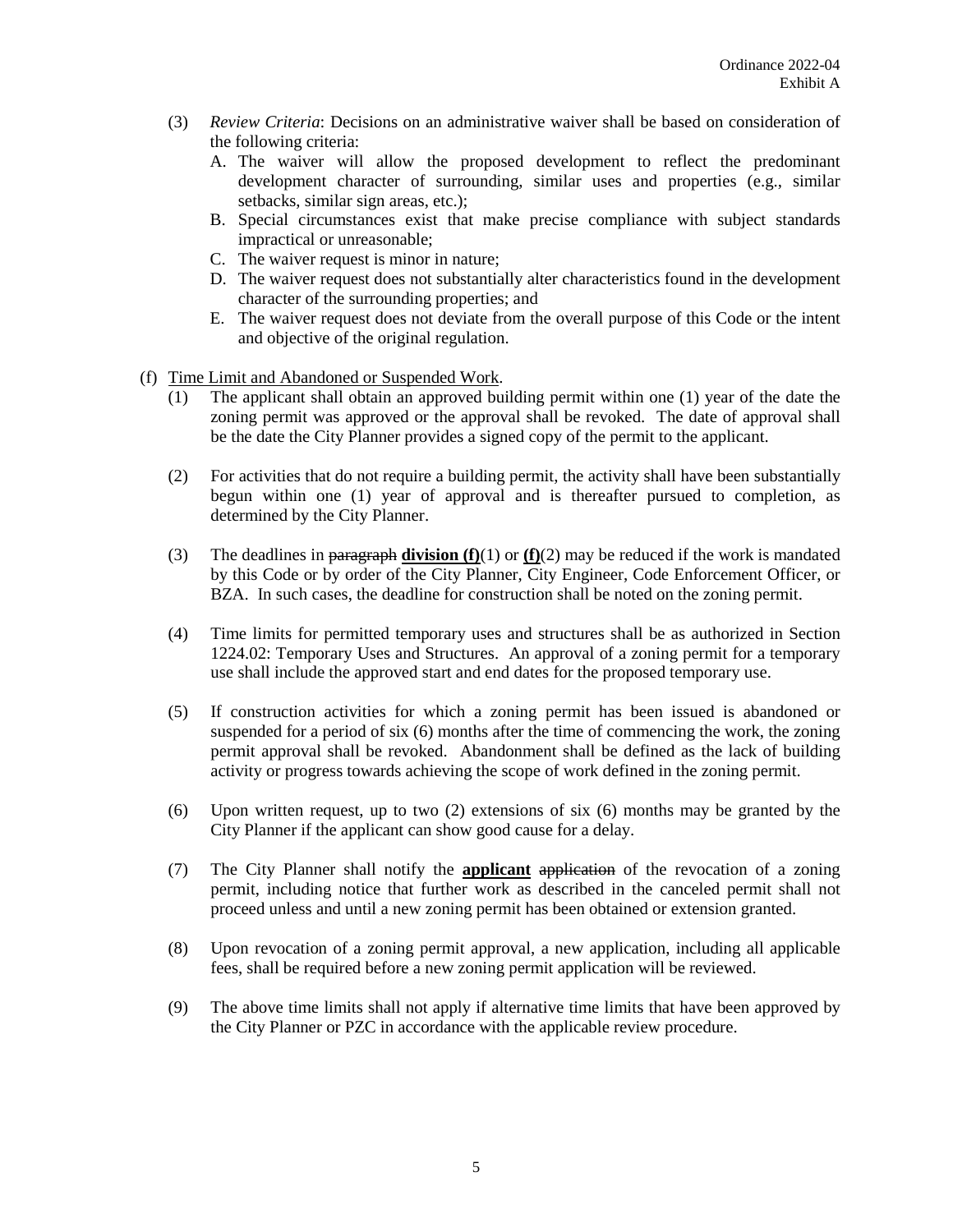(g) Inspections and Post-Construction Certifications for Zoning Permit Activities in Special Flood Hazard Areas.

- (1) For zoning permit activities subject to the flood regulations of this Code, the City Engineer may make periodic inspections at appropriate times throughout the period of construction in order to monitor compliance with permit conditions.
- (2) The following as-built certifications are required after a zoning permit has been issued subject to the flood regulations of this Code:
	- A. For new or substantially improved residential structures, or nonresidential structures that have been elevated, the applicant shall have a Federal Emergency Management Agency elevation certificate completed by a registered surveyor to record as built elevation data. For elevated structures in Zone A areas without a base flood elevation, the elevation certificate may be completed by the property owner or owner's representative.
	- B. For all development activities subject to the standards of Section 1226.06(g)(1) Requirement to Submit New Technical Data, a letter of map revision is required.

(h) Revoking a Zoning Permit. A zoning permit shall be revocable if, among other things, the actual development activity does not conform to the terms of the application and permit granted thereon. In the event of the revocation of a permit, an appeal may be taken to BZA in accordance with Section 1220.12: Appeals of this Code.

 $(h)$   $\leftrightarrow$  Appeals. Any person or entity claiming to be injured or aggrieved by any final action of the City Planner shall have the right to appeal the decision to BZA, as established in Section 1220.12: Appeals.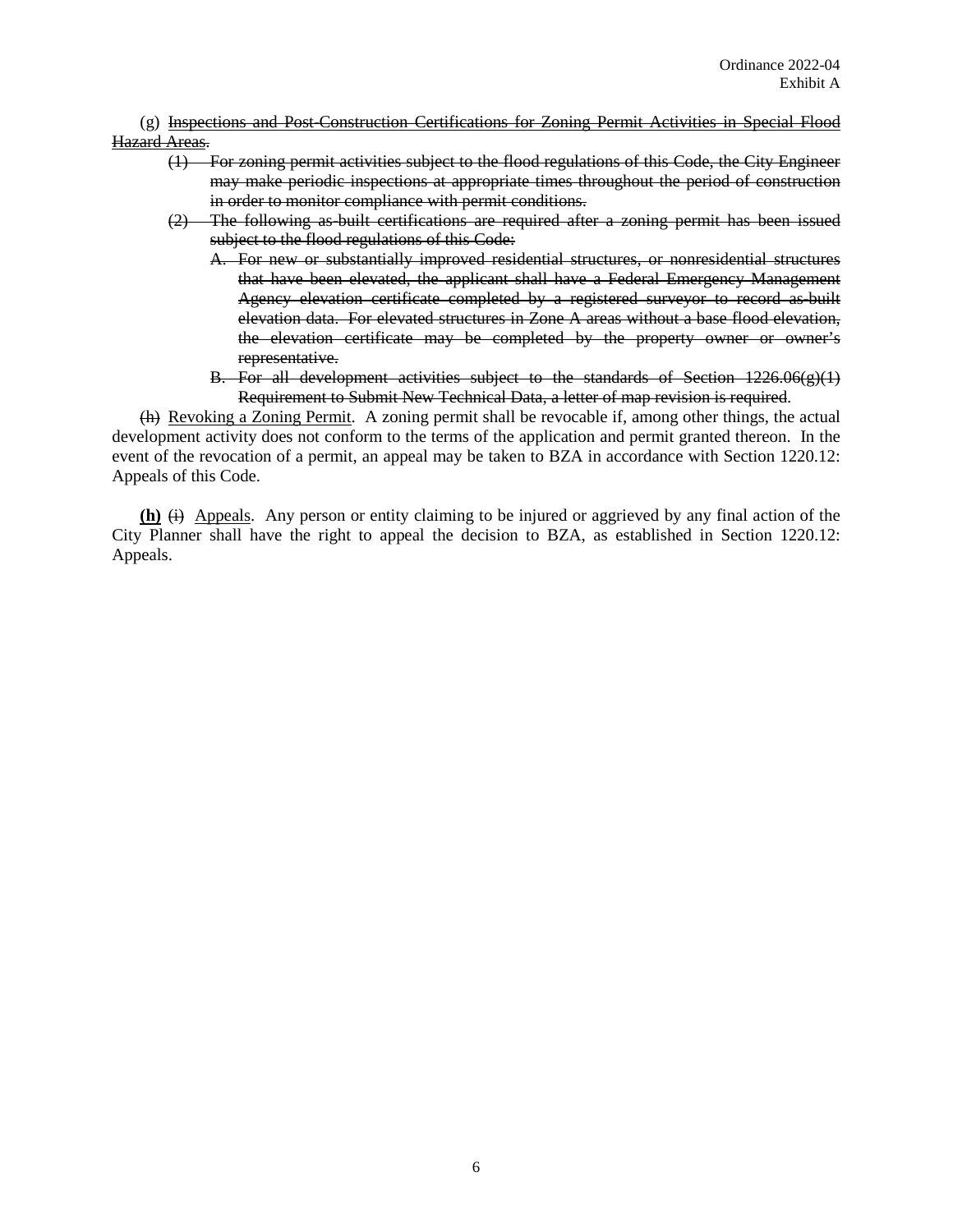## 1226.06 FLOODPLAIN REGULATIONS.

### **(a)** (b) General Provisions.

- (1) *Statutory Authorization***: This section of the Land Development Code is adopted pursuant to** Article XVIII, Section 3, of the Ohio Constitution**, which** grants municipalities the legal authority to adopt land use and control measures for promoting the health, safety, and general welfare of its citizens. **This section adopts regulations for areas of special flood hazard that are necessary for participation in the National Flood Insurance Program.**
- (2) *Findings of Fact and Intent***:** The City of Xenia has special flood hazard areas that are subject to periodic inundation which may result in loss of life and property, health and safety hazards, disruption of commerce and governmental services, extraordinary public expenditures for flood protection and relief, and impairment of the tax base. Additionally, structures that are inadequately elevated, flood proofed, or otherwise protected from flood damage also contribute to the flood loss. **The floodplain regulations contained in this**  section are intended In order to minimize the threat of such damages and to achieve the purposes hereinafter set forth, these regulations are adopted.
- **(3)** (a) *Statement of Purpose*: It is the purpose of these regulations to promote the public health, safety, and general welfare and to:
	- **A.** (1) Protect human life and health;
	- **B.** (2) Minimize expenditure of public money for costly flood control projects;
	- **C.** (3) Minimize the need for rescue and relief efforts associated with flooding and generally undertaken at the expense of the general public;
	- **D.** (4) Minimize prolonged business interruptions;
	- **E.** (5) Minimize damage to public facilities and utilities such as water and gas mains, electric, telephone and sewer lines, streets and bridges located in areas of special flood hazard;
	- **F.** (6) Help maintain a stable tax base by providing for the proper use and development of areas of special flood hazard so as to protect property and minimize future flood blight areas;
	- **G.** (7) Ensure that those who occupy the areas of special flood hazard assume responsibility for their actions;
	- **H.** (8) Minimize the impact of development on adjacent properties within and near flood prone areas;
	- **I.** (9) Ensure that the flood storage and conveyance functions of the floodplain are maintained;
	- **<u>J.</u>** (10) Minimize the impact of development on the natural, beneficial values of the floodplain;
	- **K.** (11) Prevent floodplain uses that are either hazardous or environmentally incompatible; and
	- **L.** (12) Meet community participation requirements of the National Flood Insurance Program.
- (4) (c) *Methods of Reducing Flood Loss*: In order to accomplish its purposes, these regulations include methods and provisions for:
	- **A.** (1) Restricting or prohibiting uses which are dangerous to health, safety, and property due to water hazards, or which result in damaging increases in flood heights or velocities;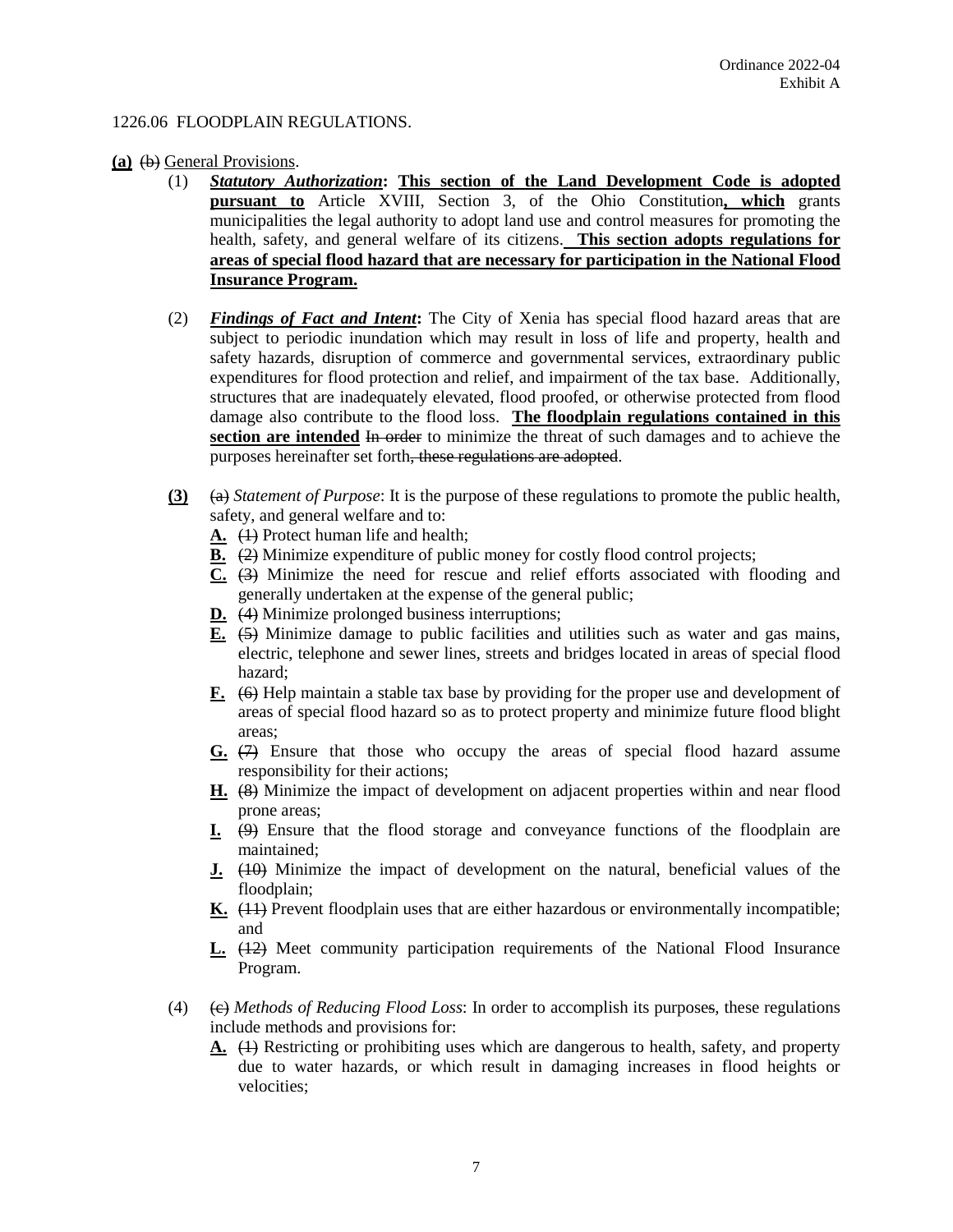- **B.** (2) Requiring that uses vulnerable to floods, including facilities that serve such uses, be protected against flood damage at the time of initial construction;
- **C.** (3) Controlling the alteration of natural floodplains, stream channels, and natural protective barriers, which help accommodate or channel flood waters;
- **D.** (4) Controlling filling, grading, dredging, excavating, and other development which may increase flood damage; and,
- **E.** (5) Preventing or regulating the construction of flood barriers that will unnaturally divert floodwaters or that may increase flood hazards in other areas.
- **(5)** *Lands to Which These Regulations Apply***:** (d) *Applicability* These regulations shall apply to all areas of special flood hazard within the jurisdiction of the City of Xenia as identified in Section **1226.06(a)(6)** 1220.06(e): Basis for Establishing the Areas of Special Flood Hazard, including any additional areas of special flood hazard annexed **to the** by City of Xenia.
- **(6)** (e) *Basis for Establishing the Areas of Special Flood Hazard*: (1) For the purposes of these regulations, the following studies and/or maps are adopted:
	- A. Flood Insurance Study Greene County, Ohio and Incorporated Areas and Flood Insurance Rate Map Greene County, Ohio and Incorporated Areas, both effective **March 8, 2022** 3-17-2011.
	- B. **Other studies and/or maps that may be relied upon for establishment of the flood protection elevation, delineation of the 100-year floodplain, floodways or delineation of other areas of special flood hazard, as indicated by the Floodplain Administrator.**
	- **C.** Any hydrologic and hydraulic engineering analysis authored by a registered professional engineer in the State of Ohio that which has been approved by the City of Xenia, as required by Section **1226.06(g)(3)** 1226.06(j)(4) Subdivisions and Large Developments.
	- **D.** (2) Any revisions to the aforementioned maps and/or studies are hereby adopted by reference and declared to be a part of these regulations. **Such maps and/or studies are on file at the City of Xenia, 107 E. Main Street, Xenia, Ohio 45385.**
- **(7)** *Abrogation and Greater Restrictions***: These floodplain regulations are not intended to repeal any existing subdivision, zoning or building regulations or codes. In the event of a conflict between these regulations and any other subdivision, zoning or building regulation, the more restrictive shall be followed. These regulations are not intended to repeal, abrogate, or impair any existing easements, covenants, or deed restrictions; however, where these regulations and an easement, covenant, or deed restriction conflict or overlap, whichever imposes the more stringent restrictions shall prevail.**
- **(8)** *Interpretation***: In the interpretation and application of these floodplain regulations, all provisions shall be:** 
	- **A. Considered as minimum requirements;**
	- **B. Liberally construed in favor of the City; and,**
	- **C. Deemed neither to limit nor repeal any other powers granted under the Ohio Constitution or state statutes. Where a provision of these regulations may conflict with a state or federal law, such state or federal law shall take precedence over these regulations.**
- **(9)** (f) *Warning and Disclaimer of Liability*: The degree of flood protection required by these regulations is considered reasonable for regulatory purposes and is based on scientific and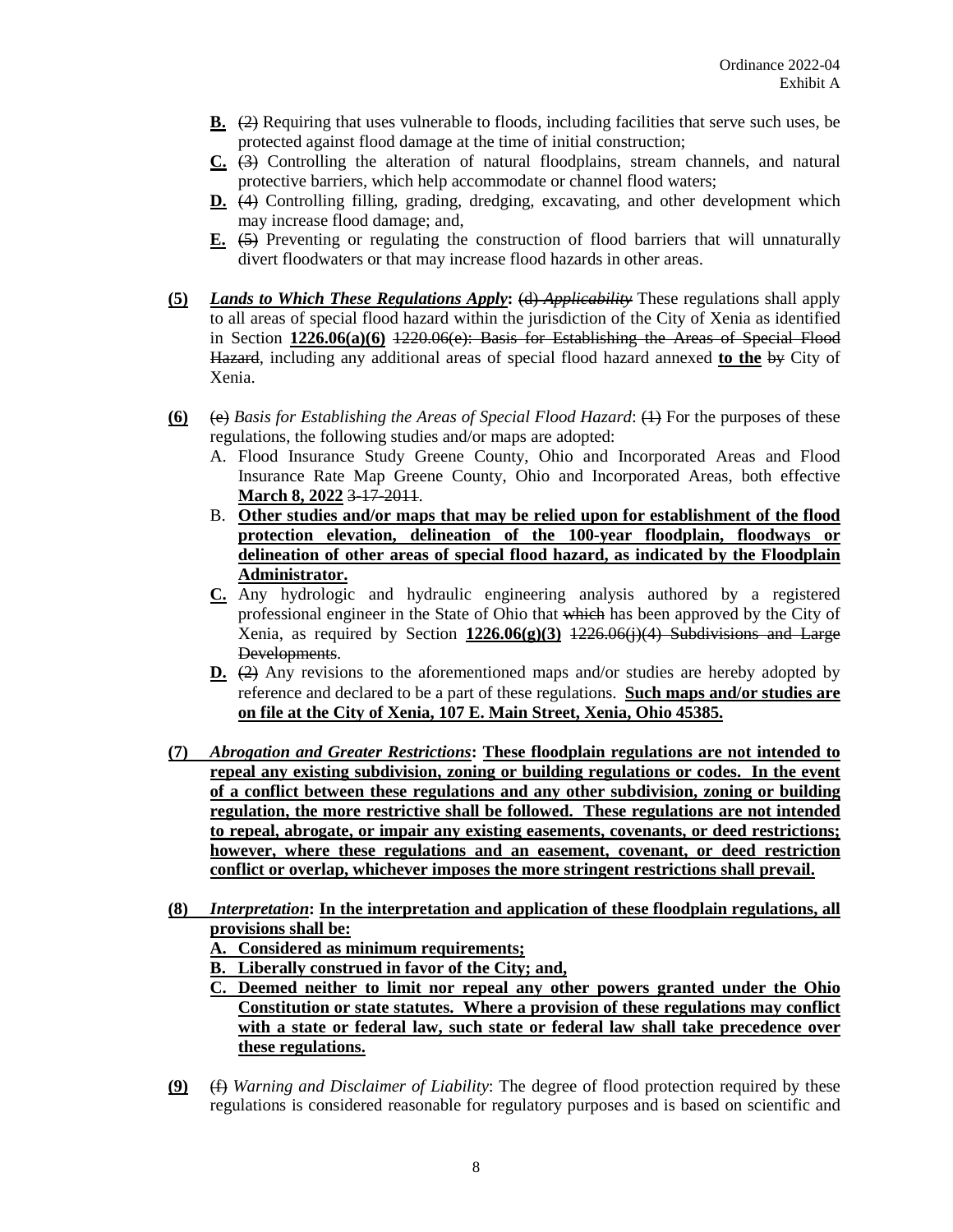engineering considerations. Larger floods can and will occur on rare occasions. Flood heights may be increased by man-made or natural causes. These regulations do not imply that land outside the areas of special flood hazard or uses permitted within such areas will be free from flooding or flood damage. These regulations shall not create liability on the part of the City of Xenia, any officer or employee thereof, or the Federal Emergency Management Agency **FEMA** for any flood damage that results from reliance on these regulations, or any administrative decision lawfully made hereunder.

- **(10)** *Severability***: Should any section or provision of these floodplain regulations be declared by the courts to be unconstitutional or invalid, such decision shall not affect the validity of these regulations as a whole, or any part thereof other than the part so declared to be unconstitutional or invalid.**
- **(b) Administration.**
	- **(1)** *Designation of the Floodplain Administrator***: The City Engineer, or his designee, is hereby appointed to administer and implement these regulations and is referred to herein as the Floodplain Administrator.**
	- **(2)** *Duties and Responsibilities of the Floodplain Administrator***: The duties and responsibilities of the Floodplain Administrator shall include, but are not limited to:**
		- **A. Evaluate applications for permits to develop in special flood hazard areas;**
		- **B. Interpret floodplain boundaries and provide flood hazard and flood protection elevation information;**
		- **C. Issue permits to develop in special flood hazard areas when the provisions of these regulations have been met, or refuse to issue the same in the event of noncompliance;**
		- **D. Inspect buildings and lands to determine whether any violations of these regulations have been committed;**
		- **E. Make and permanently keep all records for public inspection necessary for the administration of these regulations including Flood Insurance Rate Maps, Letters of Map Amendment and Revision, records of issuance and denial of permits to develop in special flood hazard areas, determinations of whether development is in or out of special flood hazard areas for the purpose of issuing floodplain development permits, elevation certificates, floodproofing certificates, variances, and records of enforcement actions taken for violations of these regulations;**
		- **F. Enforce the provisions of these floodplain regulations;**
		- **G. Provide information, testimony, or other evidence as needed during variance hearings;**
		- **H. Coordinate map maintenance activities and FEMA follow-up; and**
		- **I. Conduct substantial damage determinations to determine whether existing structures, damaged from any source and in special flood hazard areas identified by FEMA, must meet the development standards of these regulations.**
	- **(3)** *Floodplain Development Permits***: It shall be unlawful for any person to begin construction or other development activity including, but not limited to filling; grading; construction; alteration, remodeling, or expanding any structure, or alteration of any watercourse wholly within, partially within, or in contact with any identified special flood hazard area, as established in Section 1226.06(a)(6), until a floodplain development permit is obtained from the Floodplain Administrator. Such floodplain development permit shall show that the proposed development activity is in conformity with the provisions of these regulations. No such floodplain development**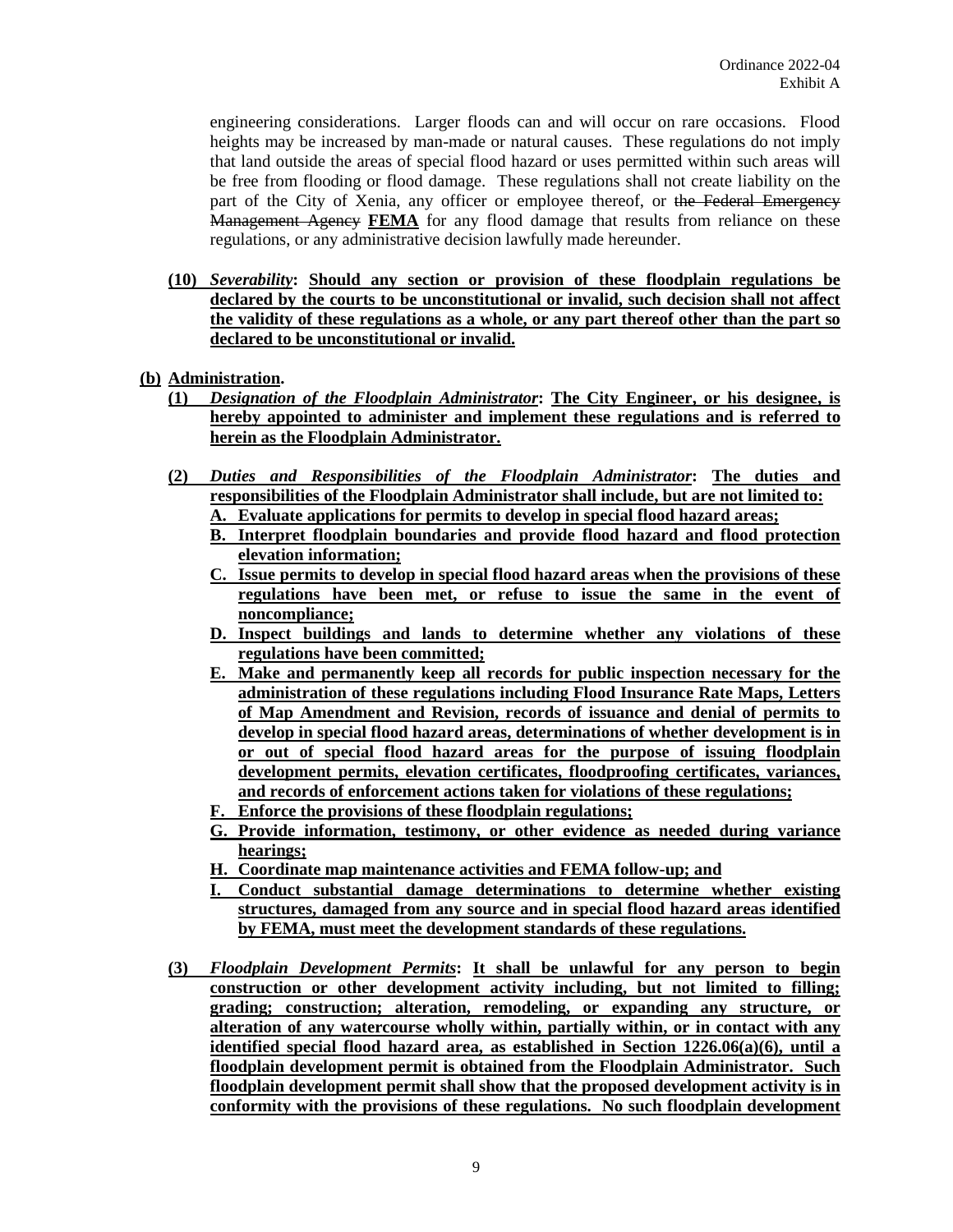**permit shall be issued by the Floodplain Administrator until the requirements of these regulations have been met.**

- **(4)** *Application Required***: An application for a floodplain development permit shall be required for all development activities located wholly within, partially within, or in contact with an identified special flood hazard area. Such application shall be made by the owner of the property or his authorized agent, herein referred to as the applicant, prior to the actual commencement of such construction on a form furnished by the City for that purpose. Where it is unclear whether a development site is in a special flood hazard area, the Floodplain Administrator may require an application for a Floodplain Development Permit to determine the development's location. Such applications shall include, but not be limited to:**
	- **A. Site plans drawn to scale showing the nature, location, dimensions, and topography of the area in question; the location of existing or proposed structures, fill, storage of materials, drainage facilities, and the location of the foregoing;**
	- **B. Elevation of the existing, natural ground where structures are proposed;**
	- **C. Elevation of the lowest floor, including basement, of all proposed structures;**
	- **D. Such other material and information as may be requested by the Floodplain Administrator to determine conformance with, and provide enforcement of these regulations; and**
	- **E. Technical analyses conducted by the appropriate design professional registered in the State of Ohio and submitted with an application for a floodplain development permit when applicable, including:**
		- **i. Floodproofing certification for nonresidential floodproofed structure, as required in Section 1226.06(g)(5);**
		- **ii. Certification that fully enclosed areas below the lowest floor of a structure not meeting the design requirements of Sections 1226.06(g)(4)E. are designed to automatically equalize hydrostatic flood forces;**
		- **iii. Description of any watercourse alteration or relocation that the flood carrying capacity of the watercourse will not be diminished, and maintenance assurances as required in Section 1226.06(g)(9)C.;**
		- **iv. A hydrologic and hydraulic analysis demonstrating that the cumulative effect of proposed development, when combined with all other existing and anticipated development will not increase the water surface elevation of the base flood by more than one foot (1') in special flood hazard areas where FEMA has provided base flood elevations but no floodway, as required by Section 1226.06(g)(9)B.;**
		- **v. A hydrologic and hydraulic engineering analysis showing impact of any development on flood heights in an identified floodway, as required by Section 1226.06(g)(9)A.; and/or**
		- **vi. Generation of base flood elevation(s) for subdivisions and other new developments, as required by Section 1226.06(g)(3).**
	- **F. A floodplain development permit application fee, as set forth in the City's Fee Schedule, Chapter 298 of the Xenia City Code.**
- **(5)** *Review and Approval of a Floodplain Development Permit Application***:**
	- **A. After receipt of a complete application, the Floodplain Administrator shall review the application to ensure that these regulations have been met. No floodplain development permit application shall be reviewed until all information required in Section 1226.06(b)(4) has been received by the Floodplain Administrator.**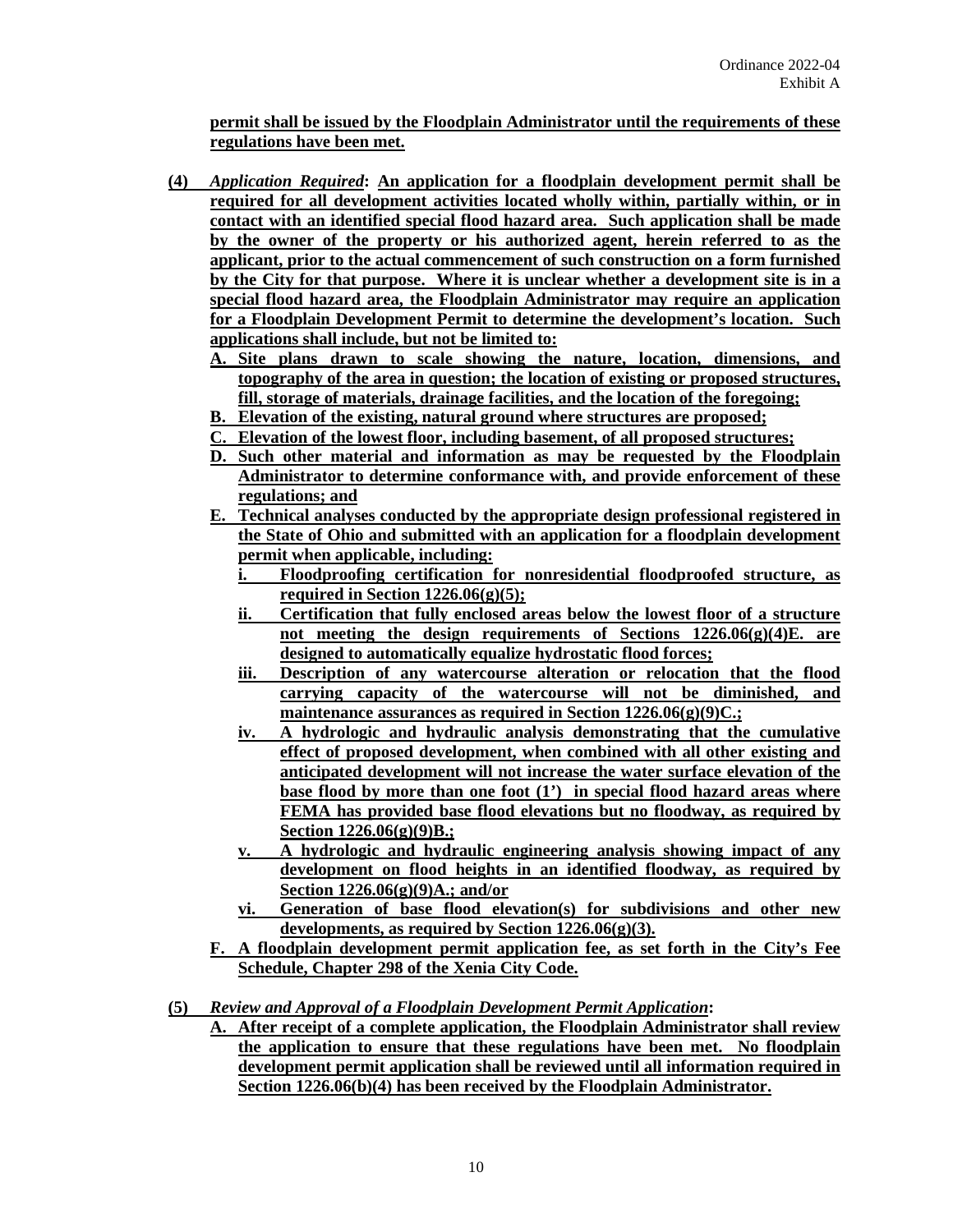- **B. The Floodplain Administrator shall review all floodplain development permit applications to assure that all necessary permits have been received from those federal, state, or local governmental agencies from which prior approval is required. The applicant shall be responsible for obtaining such permits as required, including permits issued by the U.S. Army Corps of Engineers under § 10 of the Rivers and Harbors Act and § 404 of the Clean Water Act, and the Ohio Environmental Protection Agency under Section § of the Clean Water Act.**
- **C. Within thirty (30) days after the receipt of a complete application, the Floodplain Administrator shall either approve or disapprove the application. If the Floodplain Administrator is satisfied that the development proposed in the floodplain development application conforms to the requirements of this Section 1226.06, the Floodplain Administrator shall issue the permit. All floodplain development permits shall be conditional upon the commencement of work beginning within one hundred eighty (180) days of issuance. A floodplain development permit shall expire one hundred eighty (180) days after issuance unless the permitted activity has been substantially begun and is thereafter pursued to completion.**
- **(6)** *Inspections***: The Floodplain Administrator shall make periodic inspections at appropriate times throughout the period of construction in order to monitor compliance with permit conditions.**
- **(7)** *Post-Construction Certifications Required***: The following as-built certifications are required after a floodplain development permit has been issued:**
	- **A. For new or substantially improved residential structures, or nonresidential structures that have been elevated, the applicant shall have a FEMA Elevation Certificate completed by a registered surveyor to record as-built elevation data. For elevated structures in Zone A and Zone AO areas without a base flood elevation, the elevation certificate may be completed by the property owner or owner's representative.**
	- **B. For all development activities subject to the standards of Section 1226.06(c)(1), a Letter of Map Revision.**
	- **C. For new or substantially improved nonresidential structures that have been floodproofed in lieu of elevation, where allowed, the applicant shall supply a completed Floodproofing Certificate for Nonresidential Structures, completed by a registered professional engineer or architect, together with associated documentation.**
- **(8)** *Revoking a Floodplain Development Permit***: A floodplain development permit shall be revocable if, among other things, the actual development activity does not conform to the terms of the application and permit granted thereon. In the event of the revocation of a permit, an appeal may be taken to BZA in accordance with Section 1226.06(h).**
- **(9)** *Exemption from Filing a Development Permit***: An application for a floodplain development permit shall not be required for maintenance work such as roofing, painting, and basement sealing, or for small nonstructural development activities (except for filling and grading) valued at less than two thousand five hundred dollars (\$2,500).**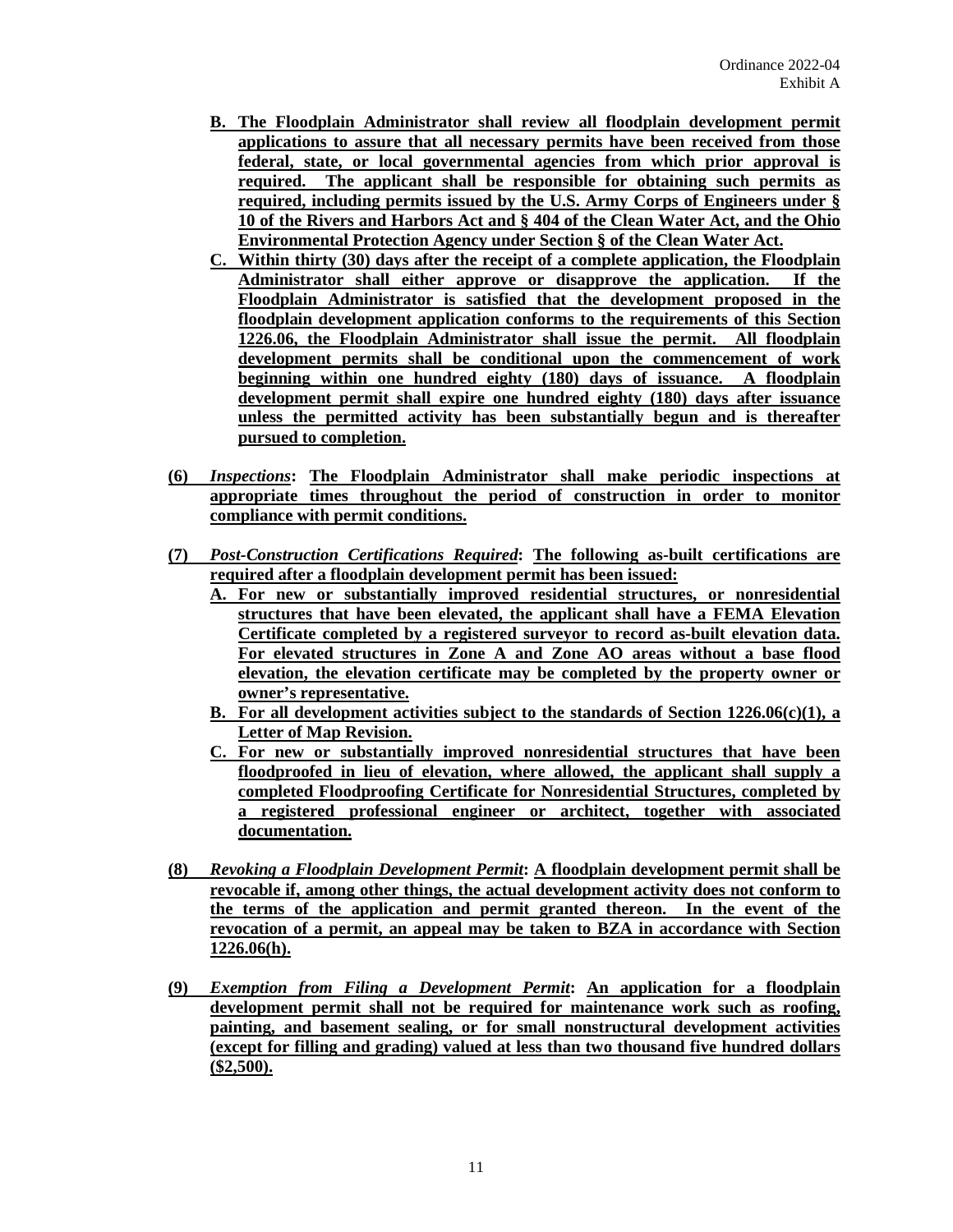- **(10)** *State and Federal Development***:**
	- **A. Development that is funded, financed, undertaken, or preempted by state agencies shall comply with minimum NFIP criteria.**
	- **B. Before awarding funding or financing or granting a license, permit or other authorization for a development that is or is to be located within a 100-year floodplain, a state agency shall require the applicant to demonstrate to the satisfaction of the agency that the development will comply with minimum NFIP criteria and any applicable regulations contained in this Section 1226.06, as required by ORC Section 1521.13. This includes, but is not limited to:**
		- **i. Development activities in an existing or proposed manufactured home park that are under the authority of the Ohio Department of Commerce and subject to the flood damage reduction provisions of Ohio Administrative Code Chapter 4781-12.**
		- **ii. Major utility facilities permitted by the Ohio Power Siting Board under ORC Chapter 4906.**
		- **iii. Hazardous waste disposal facilities permitted by the Hazardous Waste Siting Board under ORC Chapter 3734.**
	- **C. Development activities undertaken by a federal agency that are subject to Federal Executive Order 11988 – Floodplain Management. Each federal agency has a responsibility to evaluate the potential effects of any actions it may take in a floodplain; to ensure that its planning programs and budget request reflect consideration of flood hazards and floodplain management; and to prescribe procedures to implement the policies and requirements of Executive Order 11988.**

**(c)** (g) Map Maintenance Activities. To meet National Flood Insurance Program minimum requirements to have flood data reviewed and approved by FEMA, and to ensure that the City**'s** of Xenia flood maps, studies, and other data identified in Section **1226.06(a)(6)** 1226.06(e) Basis for Establishing the Areas of Special Flood Hazard accurately represent flooding conditions **(**so appropriate floodplain management criteria are based on current data**)** the following map maintenance activities are identified:

- (1) *Requirement to Submit New Technical Data*:
	- A. For all development proposals that impact floodway delineations or base flood elevations, the **Floodplain Administrator** community shall ensure that technical data reflecting such changes be submitted to FEMA within six (6) months of the date such information becomes available. These development proposals include:
		- i. Floodway encroachments that increase or decrease base flood elevations or alter floodway boundaries;
		- ii. Fill sites to be used for the placement of proposed structures where the applicant desires to remove the site from the special flood hazard area;
		- iii. Alteration of watercourses that result in a relocation or elimination of the special flood hazard area, including the placement of culverts; and
		- iv. Subdivision or **other new development** large scale development proposals requiring the establishment of base flood elevations in accordance with Section **1226.06(g)(3)** 1226.06(j)(4) Subdivisions and Large Developments.
	- B. It is the responsibility of the applicant to have technical data, required in accordance with Section **1226.06(c)**(1) <del>1226.06(j)(4) Subdivisions and Large Developments</del> prepared in a format required for a CLMOR or LOMR, and submitted to FEMA. Submittal and processing fees for these map revisions shall be the responsibility of the applicant.
	- C. The **Floodplain Administrator** City Engineer shall require a CLMOR prior to the issuance of a **floodplain development** zoning permit for:
		- i. Proposed floodway encroachments that increase the base flood elevation; and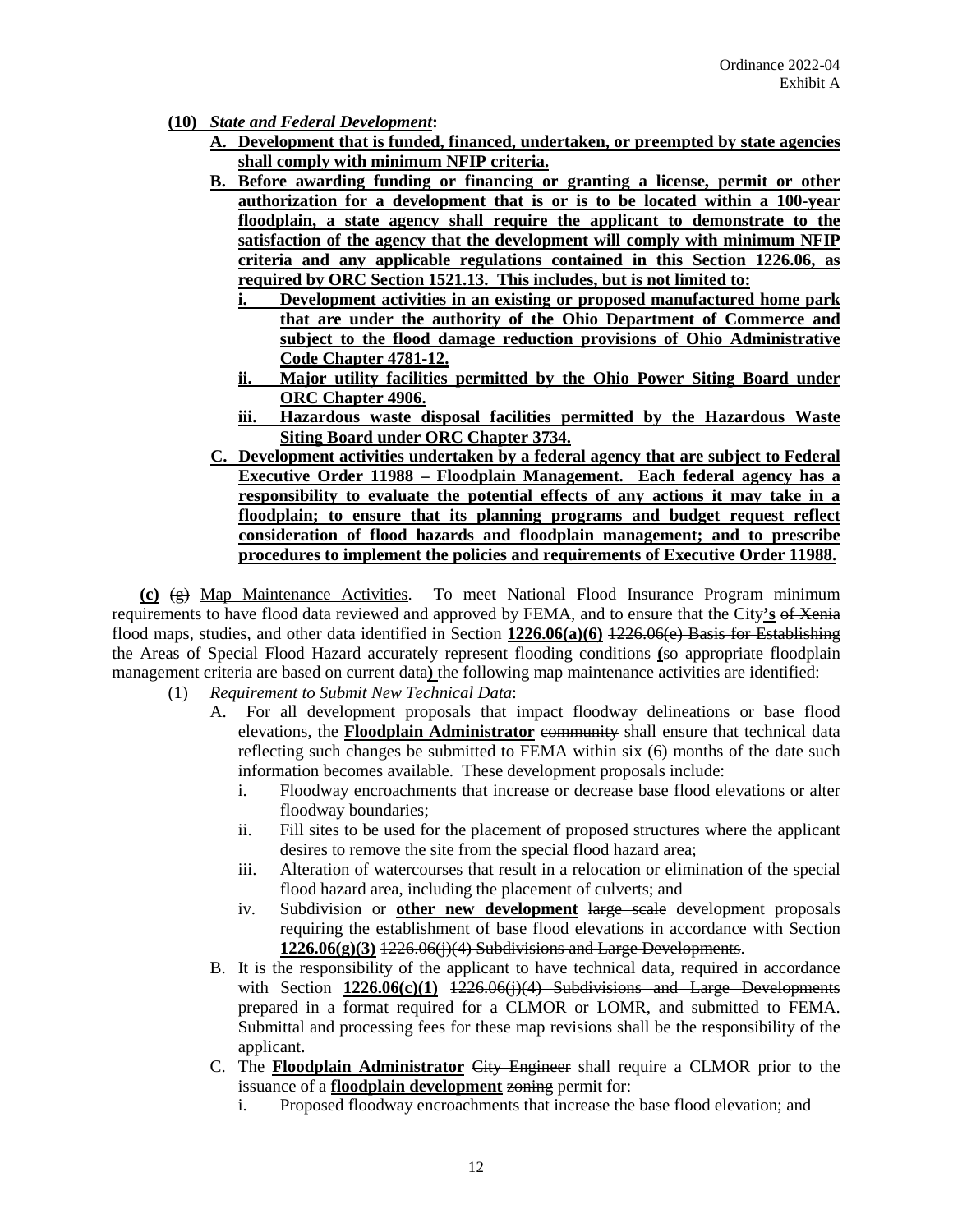- ii. Proposed development which increases the base flood elevation by more than one foot (1') in riverine areas where FEMA has provided base flood elevations but no floodway.
- D. **Floodplain development permits issued by the Floodplain Administrator** Zoning permit applications subject to these regulations that are issued by the City Planner and signed off on by the City Engineer shall be conditioned upon the applicant obtaining a LOMR from FEMA for any development proposal subject to Section **1226.06(c)(1)A.**  $1226.06(g)(1)(a)$
- (2) *Right to Submit New Technical Data*: The **Floodplain Administrator** City Engineer may request changes to any of the information shown on an effective map that does not impact floodplain or floodway delineations or base flood elevations, such as labeling or planimetric details. Such a submission shall include appropriate supporting documentation made, in writing, by the City Manager and may be submitted at any time.
- (3) *Annexation or Detachment*: Upon occurrence, the **Floodplain Administrator** City Engineer shall notify FEMA in writing whenever the boundaries of the City of Xenia have been modified by annexation or when the **City** community has assumed authority over an area, or no longer has authority to adopt and enforce floodplain management regulations for a particular area. In order that the City of Xenia's Flood Insurance Rate Map accurately represent the City's boundaries, the **Floodplain Administrator** City Engineer shall include within such notification a copy of a map of the City of Xenia suitable for reproduction, clearly showing the new corporate limits or the new area for which the City of Xenia has assumed or relinquished floodplain management regulatory authority.

**(d)** (h) Data Use and Flood Map Interpretation. The following guidelines shall apply to the use and interpretation of maps and other data showing areas of special flood hazard:

- (1) In areas where FEMA has not identified special flood hazard areas, or in FEMA identified special flood hazard areas where base flood elevation and floodway data have not been identified, the **Floodplain Administrator** City Engineer shall review and reasonably utilize any other flood hazard data available from a federal, state, or other source**s**.
- (2) Base flood elevations and floodway boundaries produced on FEMA flood maps and studies shall take precedence over base flood elevations and floodway boundaries by any other source that reflect a reduced floodway width and/or lower base flood elevations. Other sources of data, showing increased base flood elevations and/or larger floodway areas than are shown on FEMA flood maps and studies, shall be reasonably used by the **Floodplain Administrator** City Engineer.
- (3) When Preliminary Flood Insurance Rate Maps and/or Flood Insurance Study have been provided by FEMA:
	- A. Upon the issuance of a Letter of Final Determination by FEMA, the preliminary flood hazard data shall be used and replace all previously existing flood hazard data provided from FEMA for the purposes of administering these regulations; or
	- B. Prior to the issuance of a Letter of Final Determination by FEMA, the use of preliminary flood hazard data shall only be required where no base flood elevations and /or floodway areas exist or where the preliminary base flood elevations or floodway area exceed the base flood elevations and/or floodway widths in existing flood hazard data provided from FEMA. Such preliminary data may be subject to change and /or appeal to FEMA.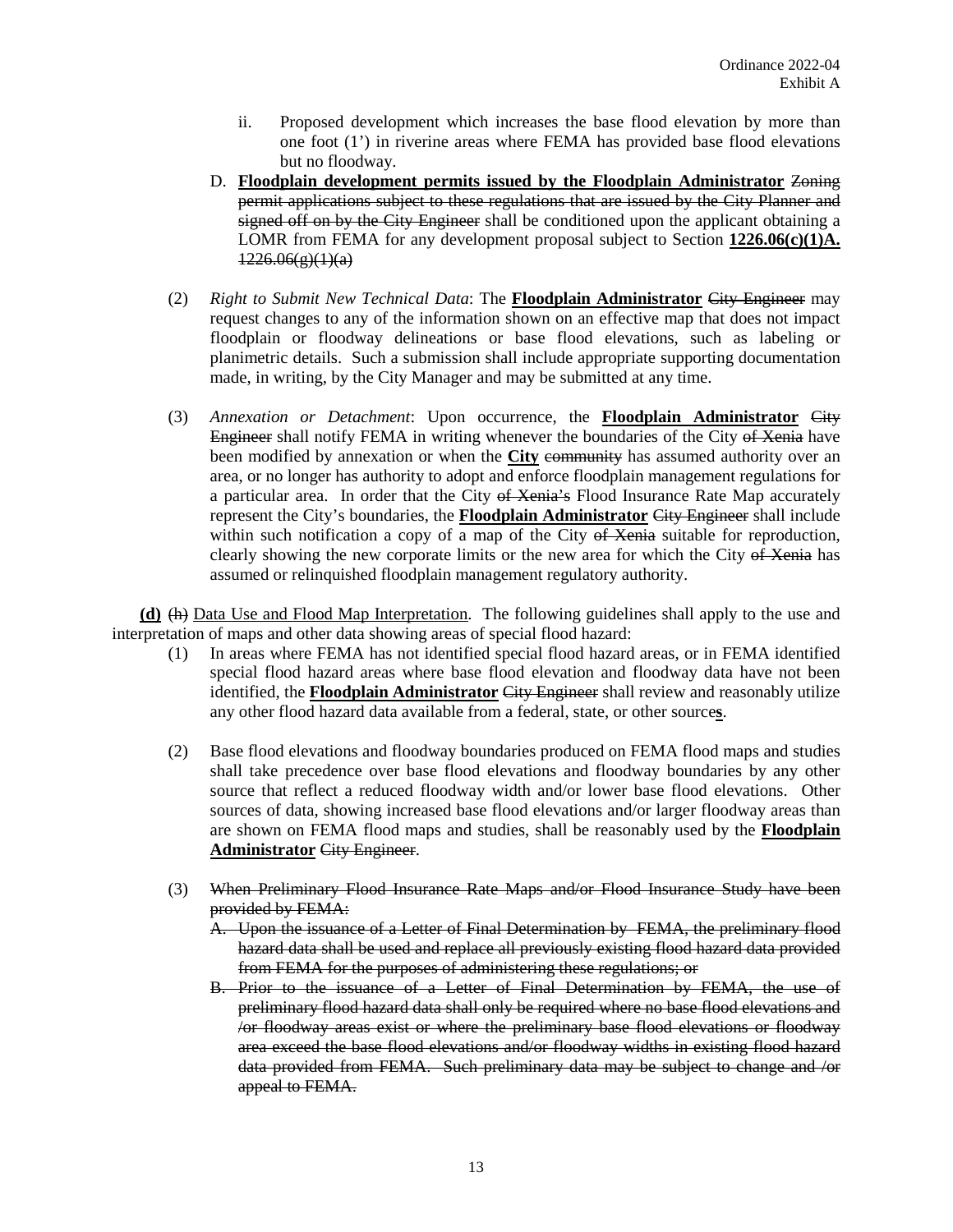(4) The **Floodplain Administrator** City Engineer shall make interpretations, where needed, as to the exact location of the flood boundaries and areas of special flood hazard. A person contesting the determination of the location of the boundary shall be given a reasonable opportunity to appeal the interpretation as provided in Section **1226.06(h)** 1220.12 Appeals.

- **(4) Where an existing or proposed structure or other development is affected by multiple flood zones, by multiple base flood elevations, or both, the development activity must comply with the provisions of this Section 1226.06 applicable to the most restrictive flood zone and the highest base flood elevation affecting any part of the existing or proposed structure; or for other developments, affecting any part of the area of the development.**
- (5) Where a map boundary showing an area of special flood hazard and field elevations disagree, the base flood elevations or flood protection elevations (as found on an elevation profile, floodway data table, established high water marks, and the like) shall prevail.

# **(e) Use of Preliminary Flood Insurance Rate Map and/or Flood Insurance Study Data.**

- **(1)** *Zone A***:**
	- **A. Within Zone A areas designated on an effective FIRM, data from preliminary FIRM and/or FIS shall be reasonably utilized as best available data.**
	- **B. When all appeals have been resolved and a notice of final flood elevation determination has been provided in a Letter of Final Determination (LFD), BFE and floodway data from the preliminary FIRM and/or FIS shall be used for regulating development.**
- **(2)** *Zones AE, A1-30, AH, and AO***:**
	- **A. BFE and floodway data from a preliminary FIS or FIRM restudy are not required to be used in lieu of BFE and floodway data contained in an existing effective FIS and FIRM; however,**
		- **i. Where BFEs increase in a restudied area, the City will ensure that new or substantially improved structures are protected. The City will reasonably utilize preliminary FIS or FIRM data in instances where BFEs increase and floodways are revised to ensure that the health, safety, and property of the citizens of the City are protected.**
		- **ii. Where BFEs decrease, preliminary FIS or FIRM data should not be used to regulate floodplain development until the LFD has been issued or until all appeals have been resolved.**
	- **B. If a preliminary FIRM or FIS has designated floodways where none had previously existed, the City will reasonably utilize this data in lieu of applying the encroachment performance standard of Section 1226.06(g)(9)B. since the data in the draft or preliminary FIS represents the best data available.**
- **(3)** *Zones B, C, and X***: Use of BFE and floodway data from a preliminary FIRM or FIS are not required for areas designated as Zones B, C, or X on the effective FIRM that are being revised to Zone AE, A1-30, AH, or AO. The City will reasonably utilize preliminary FIS or FIRM data to ensure that the health, safety, and property of its citizens are protected.**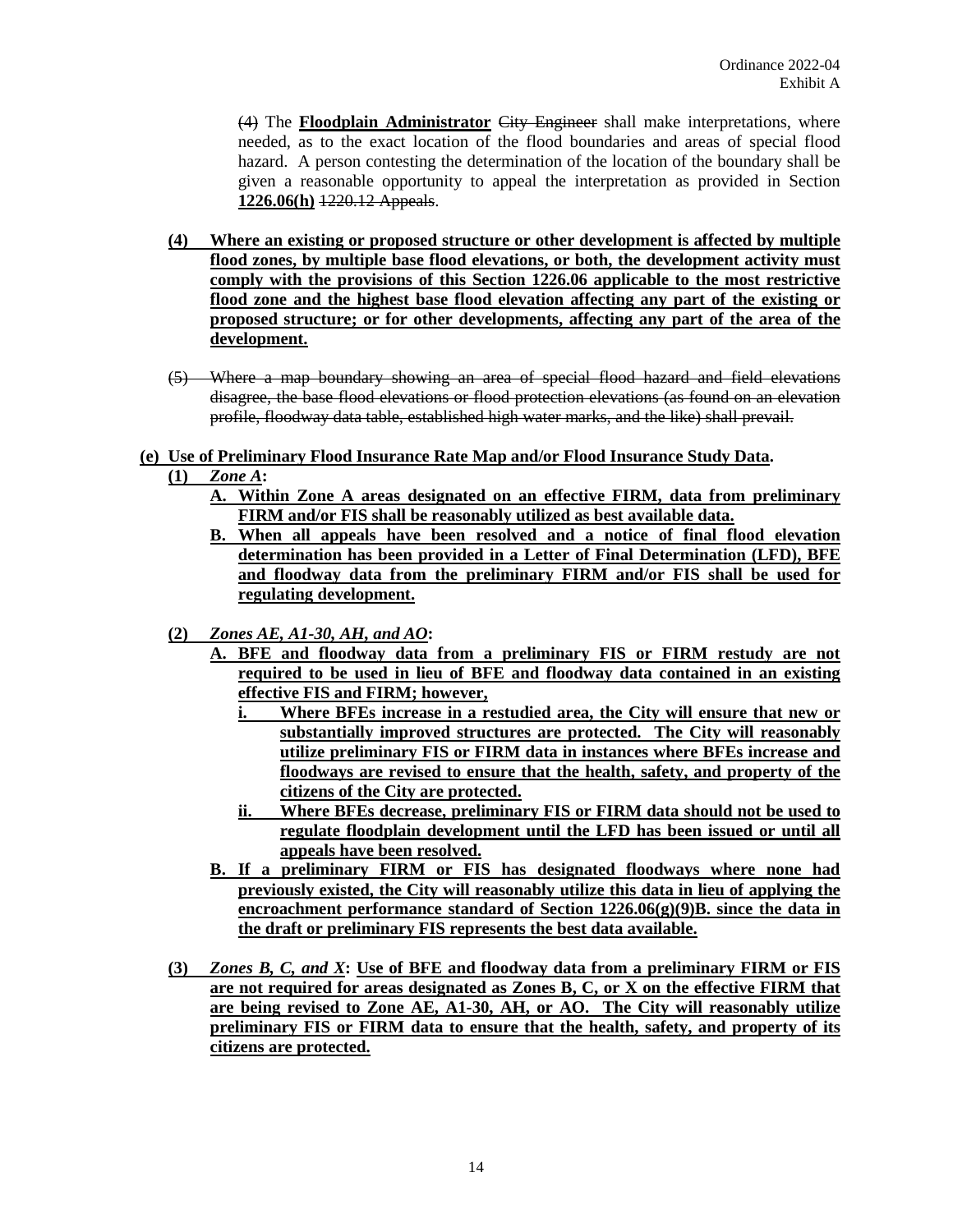- **(f)**  $\overleftrightarrow{(i)}$  Substantial Damage Determinations.
	- (1) Damages to structures may result from a variety of causes including tornado, wind, heavy snow, flood, fire, etc. After such a damage event, the **Floodplain Administrator** City Engineer shall:
		- A. Determine whether damaged structures are located in special flood hazard areas;
		- B. Conduct substantial damage determinations for damaged structures located in special flood hazard areas; and
		- C. **Require** Make reasonable attempt to notify owners of substantially damaged structures of the need to obtain a **floodplain development** zoning permit prior to repair, rehabilitation, or reconstruction.
	- (2) Additionally, the **Floodplain Administrator** City Engineer may implement other measures to assist with the substantial damage determination and subsequent repair process. These measures include issuing press releases, public service announcements, and other public information materials related to the **floodplain development** zoning permits and repair of damaged structures; coordinating with other federal, state, and local agencies to assist with substantial damage determinations; providing owners of damaged structures materials and other information related to the proper repair of damaged structures in special flood hazard areas; and assist owners of substantially damaged structures with increased cost of compliance insurance claims.

 $(g)$   $\leftrightarrow$  Use and Development Requirements for Flood Hazard Reduction. The following use and development requirements apply to development wholly within, partially within, or in contact with any special flood hazard area as established in **Sections 1226.06(a)(6), (d)(1), or (e)** Section 1226.06(e) Basis for Establishing the Areas of Special Flood Hazard and Section 1226.06(h)(1).

- (1) *Permitted Uses*: All uses not otherwise prohibited in this section or any other applicable land use regulation adopted by the City of Xenia are allowed provided they meet the provisions of these **floodplain** regulations.
- (2) *Prohibited Uses*:
	- A. Private water supply systems in all special flood hazard areas identified by FEMA, permitted under ORC 3701.
	- B. Infectious waste treatment facilities in all special flood hazard areas, permitted under Ohio R.C. 3734.
	- C. Storage of hazardous materials within the 100-year floodplain is prohibited. For the purposes of this code, hazardous materials shall be defined as those material listed in Chapter 1620 of the City of Xenia Code of Ordinances or any other similar materials as determined by the City of Xenia Fire Chief, or his/her designee.
- (3) *Water and Wastewater Systems*: The following requirements apply to all water supply, sanitary sewerage and waste disposal systems **in the absence of any more restrictive standard provided under the Ohio Revised Code or applicable state rules** not otherwise regulated by the ORC:
	- A. All new and replacement water supply systems shall be designed to minimize or eliminate infiltration of flood waters into the systems;
	- B. New and replacement sanitary sewerage systems shall be designed to minimize or eliminate infiltration of flood waters into the systems and discharge from the systems into flood waters; and,
	- C. Onsite waste disposal systems shall be located to avoid impairment to or contamination from them during flooding.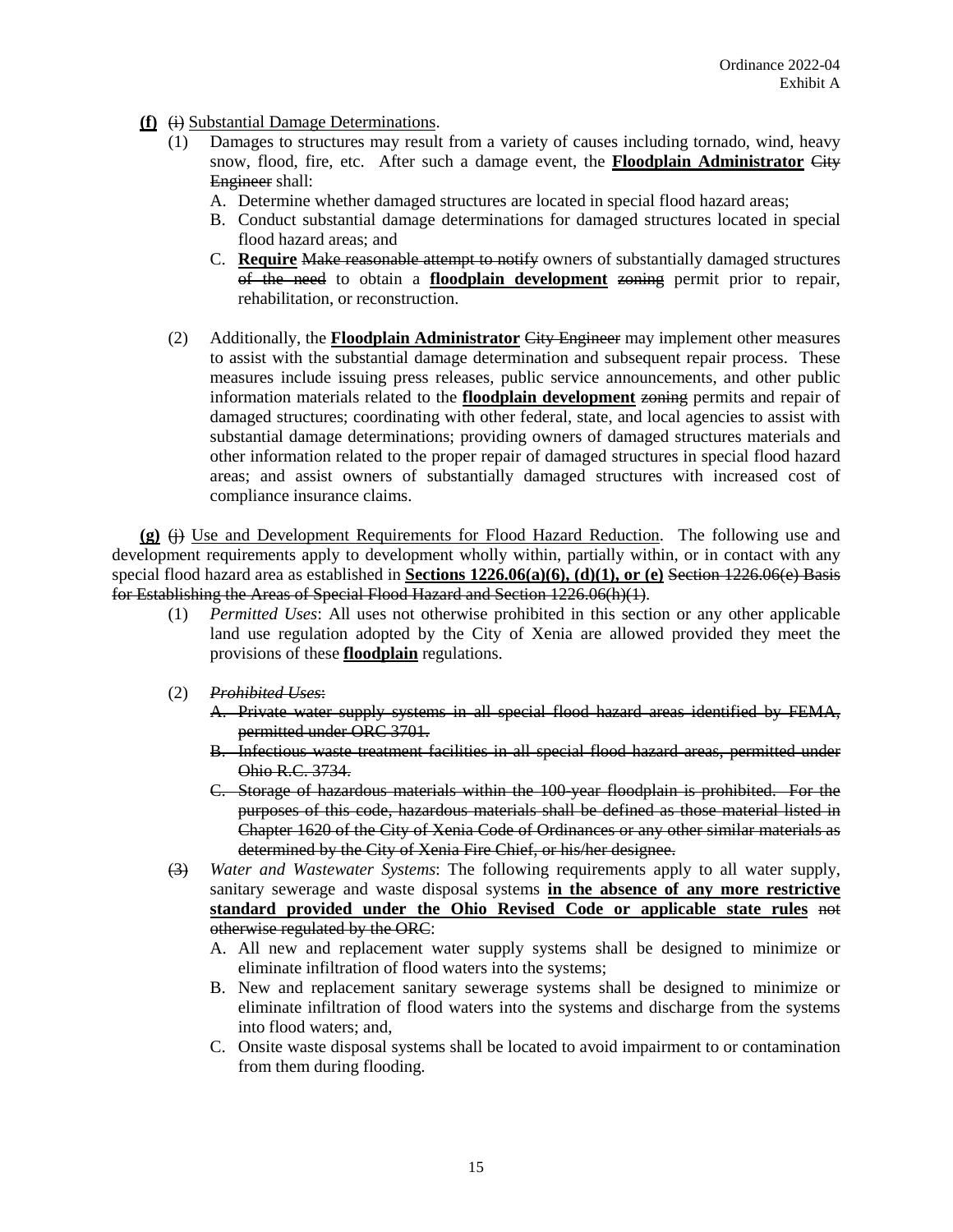- **(3)** (4) *Subdivisions and Other New Large Developments*:
	- A. All subdivision applications **proposals and all other proposed new development** shall be consistent with the need to minimize flood damage and are subject to all applicable standards in these regulations;
	- B. All subdivision applications **proposals and all other proposed new development** shall have public utilities and facilities such as sewer, gas, electrical, and water systems located and constructed to minimize flood damage;
	- C. All subdivision applications **proposals and all other proposed new development** shall have adequate drainage provided to reduce exposure to flood damage; and
	- D. In all areas of special flood hazard where base flood elevation data are not available, the applicant shall provide a hydrologic and hydraulic engineering analysis that generates base flood elevations for all subdivision proposals and other proposed developments containing at least fifty (50) lots or five (5) acres, whichever is less.
	- E. The applicant shall meet the requirement to submit technical data to FEMA of Section **1226.06(c)(1)A.iv.**  $1226.06(e)(1)$ A when a hydrologic and hydraulic analysis is completed that generates base flood elevations as required by **Section 1226.06(g)(3)D.** this Subsection  $1226.06(j)(4)$ .
	- F. In platted subdivisions, all proposed lots or parcels that will be future building sites shall have a minimum buildable area outside the natural (non-filled) one percent chance annual floodplain. The buildable area shall be large enough to accommodate any primary structure and associated structures such as sheds, barns, swimming pools, detached garages, onsite sewage disposal systems, and water supply wells, if applicable.
	- G. Approval shall not be given for streets within a subdivision which would be subject to flooding. All street surfaces must be located at or above the base flood elevation.
- **(4)** (5) *Residential Structures*: **The requirements of this Section 1226.06(g)(4) apply to new construction of residential structures and to substantial improvements of residential structures in zones A, A1-30, AE, AO, and AH, when designated on the City's effective FIRM, and when designated on a preliminary or final FIRM issued by FEMA under the circumstances provided in Section 1226.06(e).**
	- A. New construction and substantial improvements shall be anchored to prevent flotation, collapse, or lateral movement of the structure resulting from hydrodynamic and hydrostatic loads, including the effects of buoyancy. Where a structure, including its foundation members, is elevated on fill to or above the base flood elevation, the requirements for anchoring  $(1226.06(g)(4)A)$  and construction materials resistant to flood damage  $(1226.06(g)(4)B)$  as required herein are satisfied.
	- B. New construction and substantial improvements shall be constructed with methods and materials resistant to flood damage.
	- C. New construction and substantial improvements shall be constructed with electrical, heating, ventilation, plumbing and air conditioning equipment and other service facilities that are designed and/or elevated so as to prevent water from entering or accumulating within the components during conditions of flooding.
	- D. New construction and substantial improvement of any residential structure, including manufactured homes, shall have the lowest floor, including basement, elevated to or above the flood protection elevation. **In Zone AO areas with no elevations specified, the structure shall have the lowest floor, including basement, elevated at least two feet (2') above the highest adjacent natural grade.**
	- E. New construction and substantial improvements, including manufactured homes, that do not have basements and that are elevated to the flood protection elevation using pilings, columns, posts, or solid foundation perimeter walls with openings sufficient to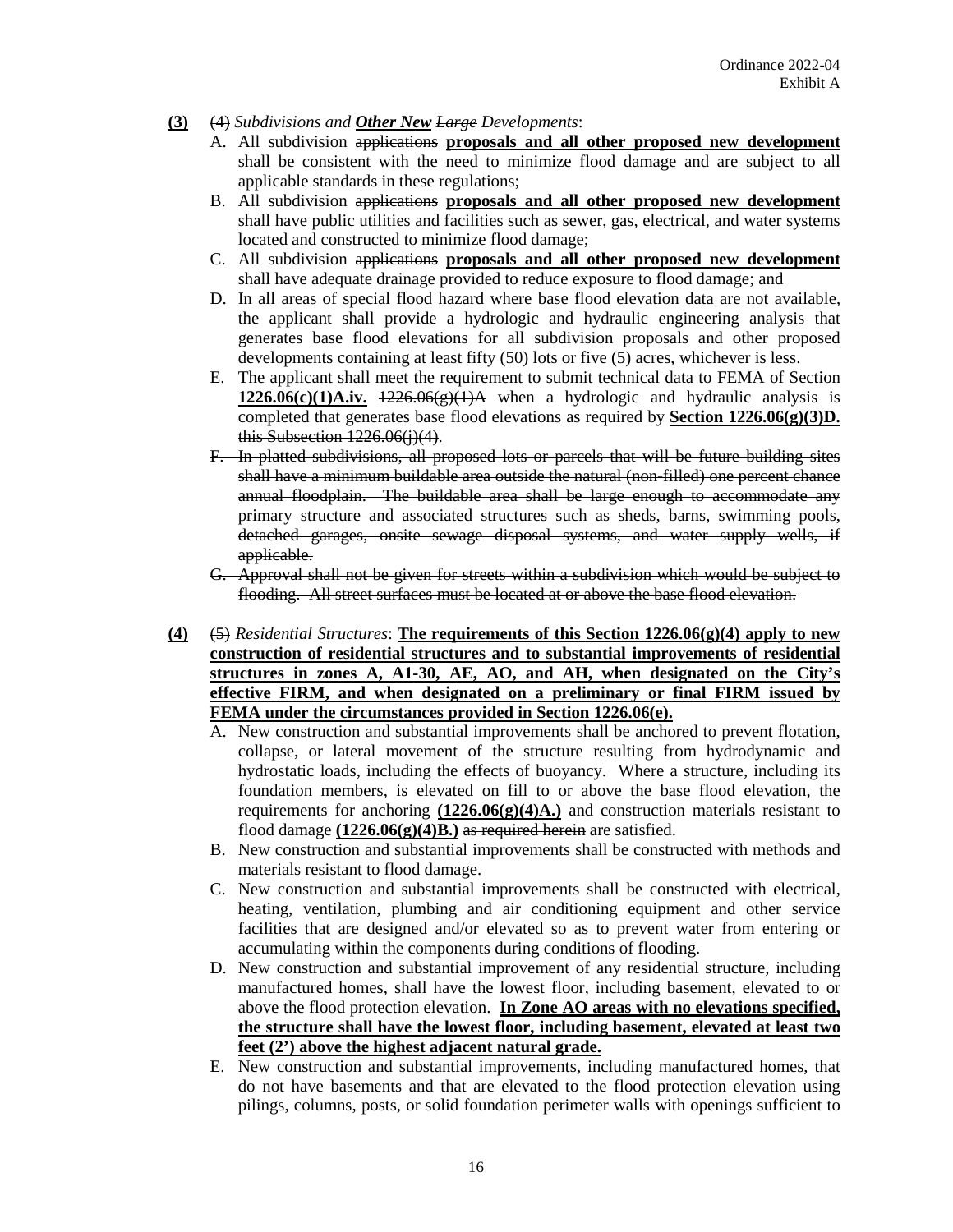allow **the automatic equalization of hydrostatic pressure** unimpeded movement of flood waters may have an enclosure below the lowest floor provided the enclosure meets the following standards:

- i. Be used only for the parking of vehicles, building access, or storage; and
- ii. Be designed and certified by a registered professional engineer or architect to automatically equalize hydrostatic flood forces on exterior walls by allowing for the entry and exit of floodwaters; or
- iii. Have a minimum of two (2) openings on different walls having a total net area not less than one square inch (1 in.<sup>2</sup>) for every square foot of enclosed area, and the bottom of all such openings being no higher than one foot (1') above grade. The openings may be equipped with screens, louvers, or other coverings or devices if they permit the automatic entry and exit of floodwaters.
- F. Manufactured homes shall be affixed to a permanent foundation and anchored to prevent flotation, collapse or lateral movement of the structure resulting from hydrodynamic and hydrostatic loads, including the effects of buoyancy. Methods of anchoring may include, but are not limited to, use of over-the-top or frame ties to ground anchors.
- G. Repair or rehabilitation of historic structures, upon a determination that the proposed repair or rehabilitation will not preclude the structure's continued designation as a historic structure and is the minimum necessary to preserve the historic character and design of the structure, shall be exempt from the development standards of **Section 1226.06(g)(4)** this section.
- H. **In AO and AH Zones, new construction and substantial improvement shall have adequate drainage paths around structures on slops to guide floodwaters around and away from the structure.**
- **(5)** (6) *Nonresidential Structures*: **The requirements of this Section 1226.06(g)(5) apply to new construction and to substantial improvements of nonresidential structures in Zones A, A1-30, AE, AO, and AH when designated on the City's effective FIRM, and when designated on a preliminary of final FIRM issued by FEMA under the circumstances provided in Section 1226.06(e).**
	- A. New construction and substantial improvement of any commercial, industrial, or other nonresidential structure shall meet the requirements of **Section 1226.06(g)(4)A. – C. and E. – G.** Subsections 1226.06(j)(5)A through 1226.06(j)(5)C and 1226.06 (j)(5)E through 1226.06(j)(5)G.
	- B. New construction and substantial improvement of any commercial, industrial, or other non-residential structure shall either have the lowest floor, including basement, elevated to or above the level of the flood protection elevation or, together with attendant utility and sanitary facilities, shall meet all of the following standards:
		- i. Be dry floodproofed so that the structure is watertight with walls substantially impermeable to the passage of water to the level of the flood protection elevation;
		- ii. Have structural components capable of resisting hydrostatic and hydrodynamic loads and effects of buoyancy; and,
		- iii. Be certified by a registered professional engineer or architect, through the use of a FEMA Elevation Certificate*,* that the design and methods of construction are in accordance with **Section 1226.06(g)(5)B.i. and B.ii.** Subsections (i) and (ii), above.
	- **C. In Zone AO areas with no elevations specified, the structure shall have the lowest floor, including basement, elevated at least two feet (2') above the highest adjacent natural grade.**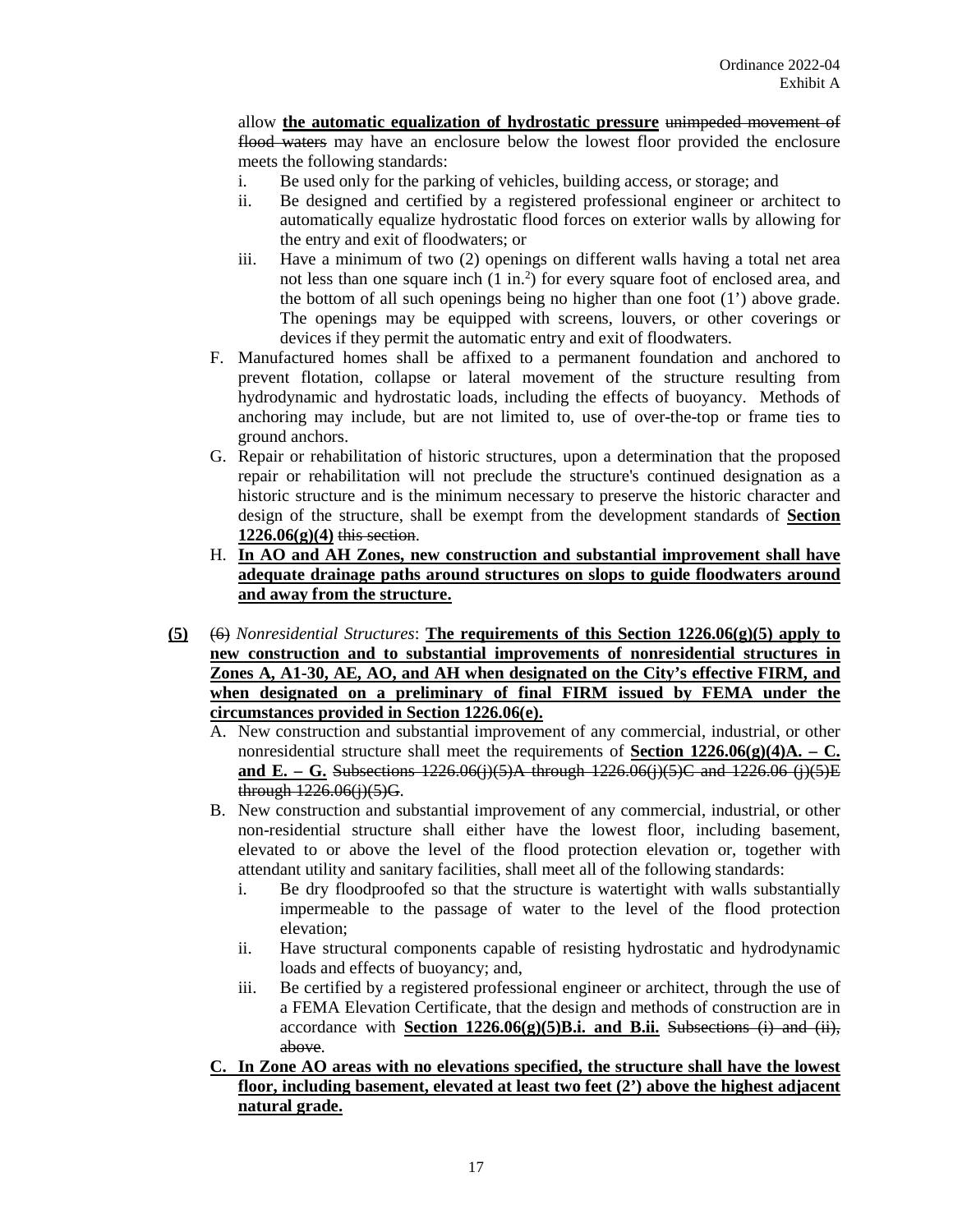- **(6)**  $\left(\frac{7}{7}\right)$  *Accessory Structures*: **Structures that are six hundred square feet (600 ft.<sup>2</sup>) or less that are used for parking and storage only are exempt from elevation or dry floodproofing standards within Zones A. A1-30, AE, AO, and AH designated on the City's FIRM** Relief to the elevation or dry floodproofing standards may be granted for accessory structures containing no more than six hundred square feet. Such structures must meet the following standards:
	- A. They shall not be used for human habitation;
	- B. They shall be constructed of flood resistant materials;
	- C. They shall be constructed and placed on the lot to offer the minimum resistance to the flow of floodwaters;
	- D. They shall be firmly anchored to prevent flotation;
	- E. Service facilities such as electrical and heating equipment shall be elevated or flood proofed to or above the level of the flood protection elevation; and
	- F. They shall meet the opening requirements of **Section 1226.06(g)(4)E.iii.** Subsection 1226.06(j)(5)E.iii.
- **(7)** (8) *Recreational Vehicles*: Recreational vehicles **on sites within Zones A, A1-30, AE, AO, and AH** must meet at least one (1) of the following standards:
	- A. They shall not be located on sites in special flood hazard areas for more than one hundred eighty (180) days, or
	- B. They must be fully licensed and ready for highway use, or
	- C. **They must be placed on the site pursuant to a floodplain development permit issued under Sections 1226.06(b)(3) and (b)(4), and meet all standards of Section 1226.06(g)(4)** They must meet all standards of Section 1226.06(j)(5).
- **(8)** (9) *Above Ground Gas or Liquid Storage Tanks*: **Within Zone A, A1-30, AE, AO, or AH new or substantially improved** All above ground gas or liquid storage tanks shall be anchored to prevent flotation or lateral movement resulting from hydrodynamic and hydrostatic loads.
- **(9)** (10) *Assurance of Flood Carrying Capacity*: Pursuant to the purpose and methods of reducing flood damage stated in these regulations, the following additional standards are adopted to assure that the reduction of the flood carrying capacity of watercourses is minimized:
	- A. Development in Floodways
		- i. In floodway areas, development shall cause no increase in flood levels during the occurrence of the base flood discharge. Prior to issuance of a **floodplain development** zoning permit, the applicant must submit a hydrologic and hydraulic analysis, conducted by a registered professional engineer, demonstrating that the proposed development would not result in any increase in the base flood elevation; or
		- ii. Development in floodway areas causing increases in the base flood elevation may be permitted provided all of the following are completed by the applicant:
			- a. Meet the requirements to submit technical data in Section **1226.06(c)(1)**  $1226.06(g)(1)$ A;
			- b. An evaluation of alternatives **that**, which would not result in increased base flood elevations and an explanation why these alternatives are not feasible;
			- c. Certification that no structures are located in areas that would be impacted by the increased base flood elevation;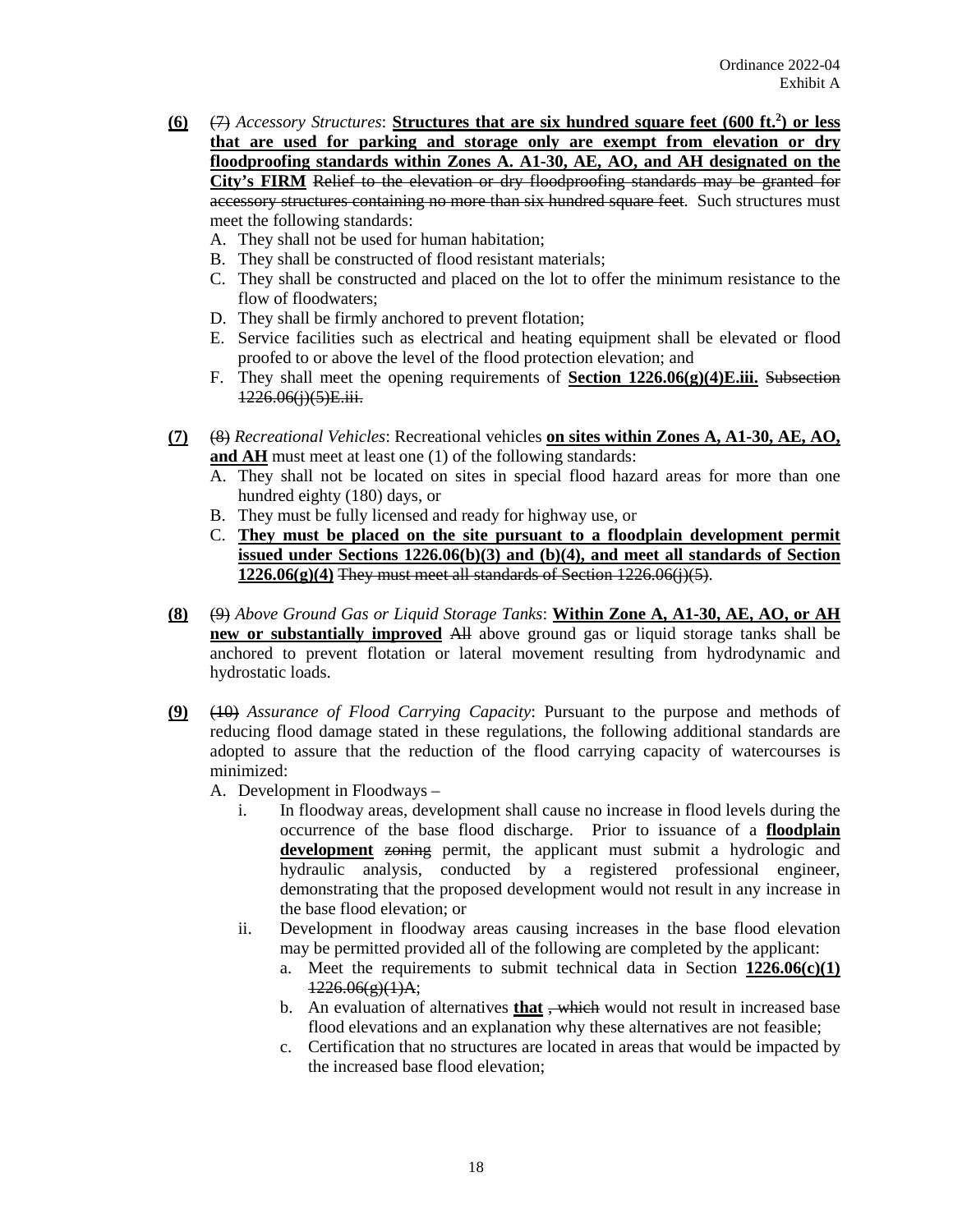- d. Documentation of individual legal notices to all impacted property owners within and outside the community, explaining the impact of the proposed action on their property; and
- **e. Concurrence of the City Manager and the chief executive officer of any other communities impacted by the proposed actions**.
- B. Development in Riverine Areas with Base Flood Elevations but No Floodways
	- i. In riverine special flood hazard areas identified by FEMA where base flood elevation data **is** are provided but no floodways have been designated, the cumulative effect of any proposed development, when combined with all other existing and anticipated development, shall not increase the base flood elevation more than one foot (1') at any point. Prior to issuance of a **floodplain development** zoning permit, the applicant must submit a hydrologic and hydraulic analysis, conducted by a registered professional engineer, demonstrating that this standard has been met; or,
	- ii. Development in riverine special flood hazard areas identified by FEMA where base flood elevation data **is** are provided but no floodways have been designated causing more than one foot (1') increase in the base flood elevation may be permitted provided all of the following are completed by the applicant:
		- a. An evaluation of alternatives which would result in an increase of one foot (1') or less of the base flood elevation and an explanation why these alternatives are not feasible**; and**
		- b. **Section 1226.06(g)(9)A.ii.a. and A.ii.c. – d.** Subsection 1226.06(j)(10)A.ii of this section.
- C. Alterations of a Watercourse For the purpose of these regulations, a watercourse is altered when any change occurs within its banks. The extent of the banks shall be established by a field determination of the "bankfull stage." The field determination of "bankfull stage" shall be based on methods presented in Chapter 7 of the "USDA Forest Service General Technical Report RM-245, Stream Channel Reference Sites: An Illustrated Guide to Field Technique," or other applicable publication available from a federal, state, or other authoritative source. For all proposed developments that alter a watercourse, the following standards apply:
	- i. The bankfull flood carrying capacity of the altered or relocated portion of the watercourse shall not be diminished. Prior to the issuance of a **floodplain development** zoning permit, the applicant must submit a description of the extent to which any watercourse will be altered or relocated as a result of the proposed development, and certification by a registered professional engineer that the bankfull flood carrying capacity of the watercourse will not be diminished.
	- ii. Adjacent communities, the U.S. Army Corps of Engineers, and the Ohio Department of Natural Resources, Division of Water **Resources**, must be notified prior to any alteration or relocation of a watercourse. Evidence of such notification must be submitted to **FEMA** the Federal Emergency Management Agency.
	- iii. The applicant shall be responsible for providing the necessary maintenance for the altered or relocated portion of said watercourse so that the flood carrying capacity will not be diminished. The Floodplain Administrator may require the permit holder to enter into an agreement with the City of Xenia specifying the maintenance responsibilities. If an agreement is required, it shall be made a condition of the **floodplain development** zoning permit.
	- iv. The applicant shall meet the requirements to submit technical data in Section  $1226.06(c)(1)$ A.iii.  $1226.06(g)(1)$ A.iii. when an alteration of a watercourse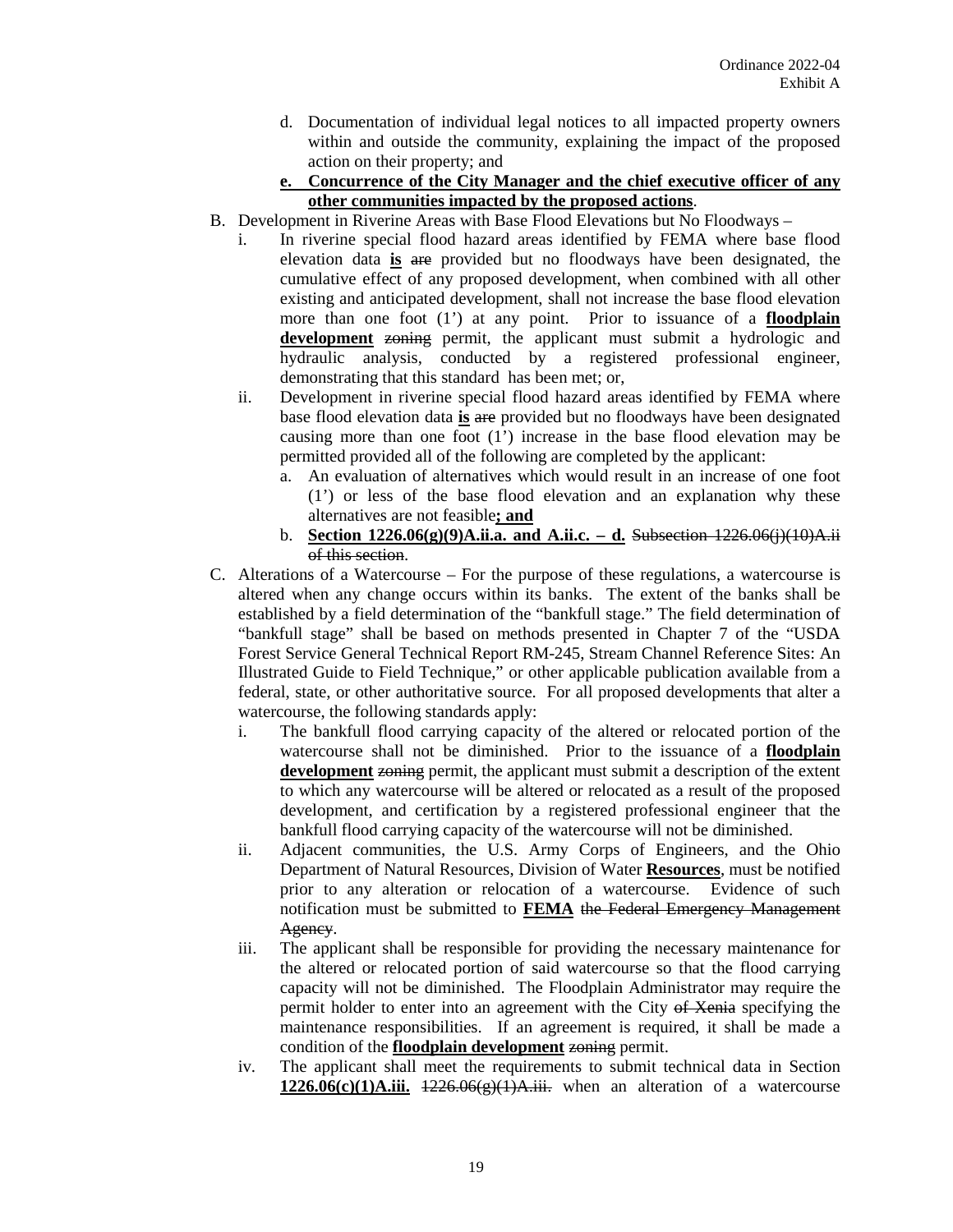results in the relocation or elimination of the special flood hazard area, including the placement of culverts.

- $D.$  Fill
	- i. Fill sites, upon which structures will be constructed or placed, must be compacted to 95 percent of the maximum density obtainable with the Standard Proctor Test method or an acceptable equivalent method.
	- ii. Fill slopes shall not be steeper than one foot vertical to two feet horizontal.
	- iii. Adequate protection against erosion and scour shall be provided for fill slopes. When expected velocities during the occurrence of the base flood of more than five feet per second, armoring with stone or rock protection shall be provided. When expected velocities during the base flood are five feet per second or less, protection shall be provided by covering fill slopes with vegetative cover.
	- iv. Fill shall be composed of clean granular or earthen material.

# **(h) Appeals and Variances.**

- **(1)** *Powers and Duties of the Board of Zoning Appeals (BZA)***:**
	- **A. The Board of Zoning Appeals (BZA) shall hear and decide appeals where it is alleged there is an error in any order, requirement, decision or determination made by the Floodplain Administrator in the administration or enforcement of these floodplain regulations.**
	- **B. The BZA may authorize variances to these floodplain regulations in accordance with Section 1226.06(h)(3).**
- **(2)** *Appeals***:**
	- **A. Any person affected by any notice, order or other official action of the Floodplain Administrator may request and shall be granted a hearing on the matter before the BZA; provided, however, that such person shall file, within thirty (30) days of the date of such notice and order or other official action, a brief statement of the grounds for such hearing or for the mitigation of any item appearing on any order of the Floodplain Administrator's decision. Such appeal shall be in writing, signed by the applicant, and shall be filed with the Floodplain Administrator. Upon receipt of the appeal, the Floodplain Administrator shall transmit said notice and all pertinent information on which the Floodplain Administrator's decision was made to the BZA.**
	- **B. Upon receipt of the notice of appeal, the BZA shall fix a reasonable time for the appeal, give notice in writing to parties in interest, and decide the appeal within a reasonable time after it is submitted.**
- **(3)** *Variances***: Any person believing that the use and development standards of these floodplain regulations would result in undue hardship may file an application for a variance. The BZA shall have the power to authorize, in specific cases, such variance from the standards of these regulations, not inconsistent with federal regulations, as will not be contrary to the public interest where, owning to special conditions of the lot or parcel (and not due to the actions of the owner) a literal enforcement of the provisions of these regulations would result in an undue hardship.**

**A. Application for a Variance –**

**i. Any owner, or agent thereof, of property for which a variance is sought shall make an application for a variance by filing it with the Floodplain Administrator, who upon receipt of the variance application shall transmit it to the BZA.**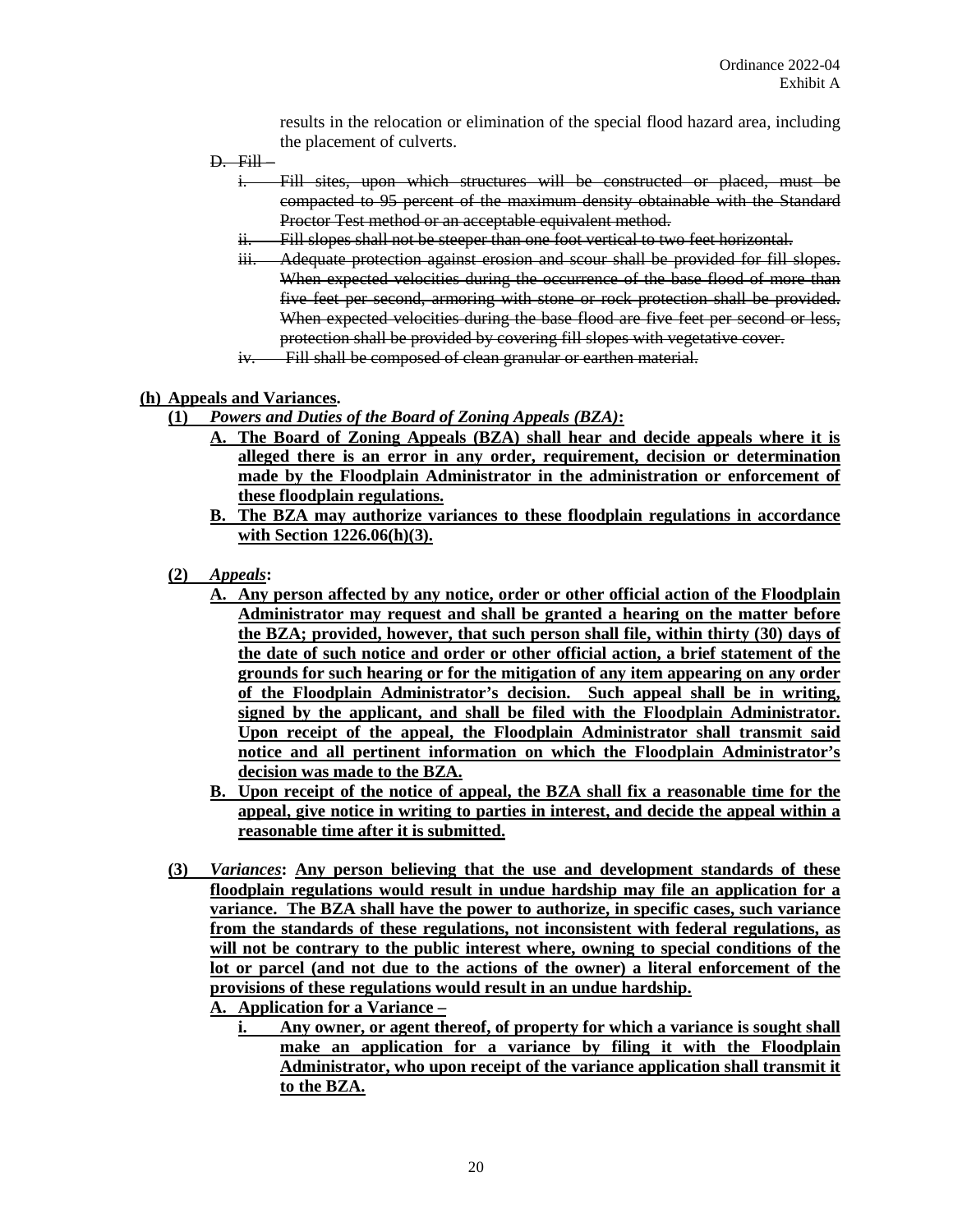- **ii. Such application at a minimum shall contain the following information: name, address, and telephone number of the applicant; legal description of the property; parcel map; description of the existing use; description of the proposed use; location of the floodplain; description of the variance sought; and reason for the variance request.**
- **iii. All variance applications shall be accompanied by a variance application fee, as set forth in the City's fee schedule, Chapter 298 of the Xenia City Code.**
- **B. Notice of Public Hearing – The BZA shall schedule and hold a public hearing on the variance application within thirty (30) days after receipt of the application from the Floodplain Administrator.**
- **C. Public Hearing – At such hearing the applicant shall present such statements and evidence as the BZA requires. In considering such variance applications, the BZA shall consider and make findings of fact on all evaluations, all relevant factors, and standards specified in other sections of these regulations and the following factors:**
	- **i. The danger that materials may be swept onto other lands to the injury of others;**
	- **ii. The danger to life and property due to flooding or erosion damage;**
	- **iii. The susceptibility of the proposed facility and its contents to flood damage and the effect of such damage on the individual owner;**
	- **iv. The importance of the services provided by the proposed facility to the community;**
	- **v. The availability of alternative locations for the proposed use that are not subject to flooding or erosion damage;**
	- **vi. The necessity to the facility of a waterfront location, where applicable;**
	- **vii. The compatibility of the proposed use with existing and anticipated development;**
	- **viii. The relationship of the proposed use to the comprehensive plan and floodplain management program for that area;**
	- **ix. The safety of access to the property in times of flood for ordinary and emergency vehicles;**
	- **x. The expected heights, velocity, duration, rate of rise, and sediment transport of the flood waters and the effects of wave action, if applicable, expected at the site; and**
	- **xi. The costs of providing governmental services during and after flood conditions, including maintenance and repair of public utilities and facilities such as sewer, gas, electrical, and water systems, and streets and bridges.**
- **D. Variances shall only be issued by the BZA upon a showing of good and sufficient cause, and upon BZA making the determination that:**
	- **ii. Failure to grant the variance would result in exceptional hardship due to the physical characteristics of the property (Increased cost or inconvenience of meeting the requirements of these regulations do not constitute an exceptional hardship to the applicant);**
	- **iii. Granting of a variance will not result in increased flood heights beyond that which is allowed in these regulations; additional threats to public safety; extraordinary public expense, nuisances, fraud on or victimization of the public, or conflict with existing local laws;**
	- **iv. The structure or other development is protected by methods to minimize flood damages; and**
	- **v. The variance is the minimum necessary, considering the flood hazard, to afford relief.**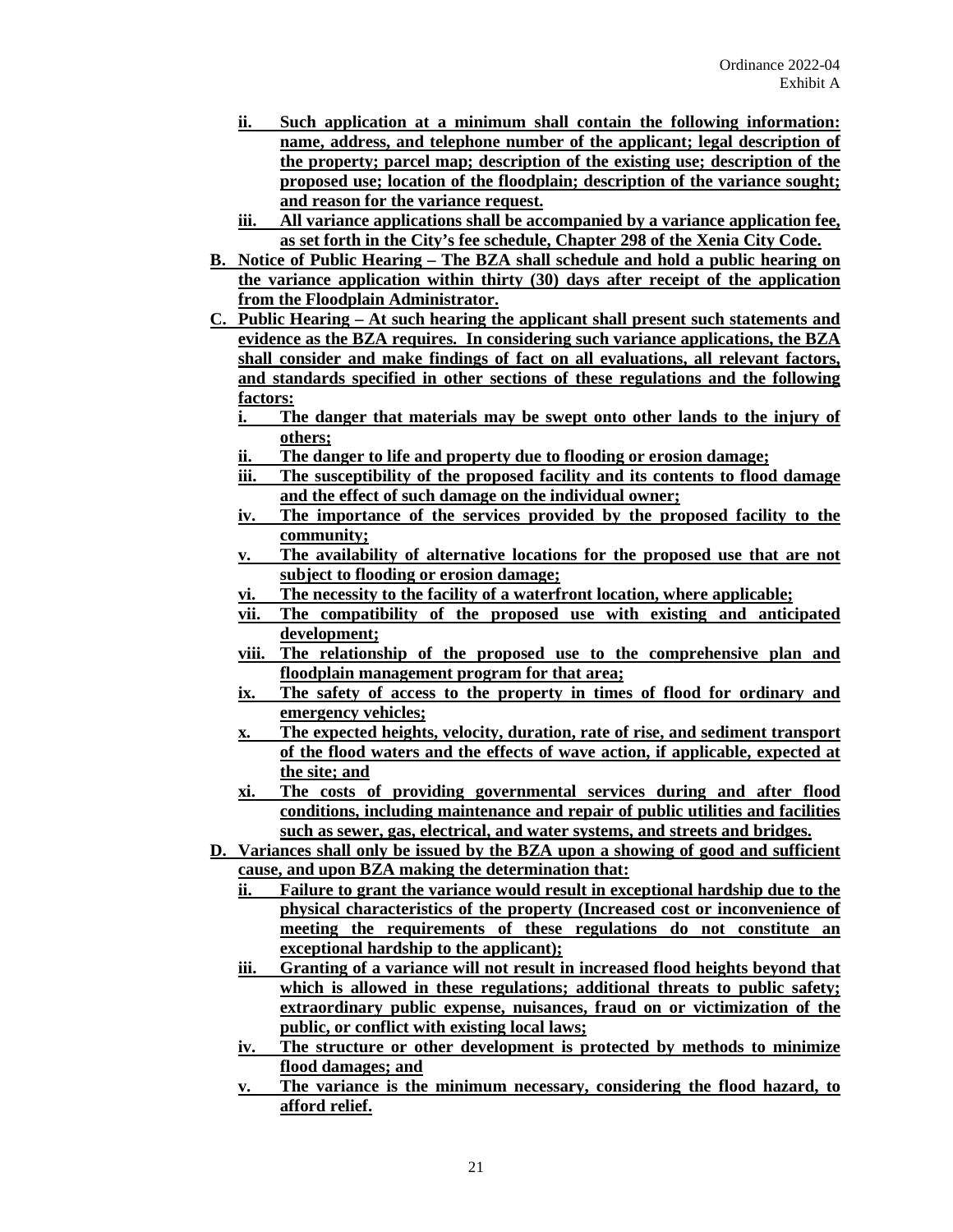**Upon consideration of the above factors and the purposes of these regulations, the BZA may attach such conditions to the granting of variances as it deems necessary to further the purposes of these regulations.**

- **E. Other Conditions for Variances –**
	- **i. Variances shall not be issued within any designated floodway if any increase in flood levels during the base flood discharge would result.**
	- **ii. Generally, variances may be issued for new construction and substantial improvements to be erected on a lot of one-half acre or less in size contiguous to and surrounded by lots with existing structures constructed below the base flood level, providing the applicable standards in Section 1226.06(h)C. have been fully considered. As the lot size increases beyond one-half acre, the technical justification required for issuing the variance increases.**
	- **iii. Any applicant to whom a variance is granted shall be given written notice that the structure will be permitted to be built with a lowest floor elevation below the base flood elevation and the cost of flood insurance will be commensurate with the increased risk resulting from the reduced lowest floor elevation.**
- **(4)** *Procedure at Hearings***:**
	- **A. All testimony shall be given under oath.**
	- **B. A complete record of the proceedings shall be kept, except confidential deliberations of the BZA, but including all documents presented and a verbatim record of the testimony of all witnesses.**
	- **C. The applicant shall proceed first to present evidence and testimony in support of the appeal or variance.**
	- **D. The Floodplain Administrator may present evidence or testimony in opposition to the appeal or variance.**
	- **E. All witnesses shall be subject to cross-examination by the adverse party or their counsel.**
	- **F. Evidence that is not admitted may be proffered and shall become part of the record for appeal.**
	- **G. The BZA shall issue subpoenas upon written request for the attendance of witnesses. A reasonable deposit to cover the cost of issuance and service shall be collected in advance.**
	- **H. The BZA shall prepare conclusions of fact supporting its decision. The decision may be announced at the conclusion of the hearing and thereafter issued in writing within a reasonable time after the hearing.**
- **(5)** *Appeal to the Court***: Those aggrieved by the decision of the BZA may appeal such decision to the Greene County Court of Common Pleas, pursuant to ORC Chapter 2506.**
- **(i) Enforcement.**
	- **(1)** *Compliance Required***:**
		- **A. No structure or land shall hereafter be located, erected, constructed, reconstructed, repaired, extended, converted, enlarged or altered without full compliance with the terms of these regulations and all other applicable regulations which apply to uses within the jurisdiction of these regulations, unless specifically exempted from filing for a floodplain development permit, as stated in Section 1226.06(b)(9).**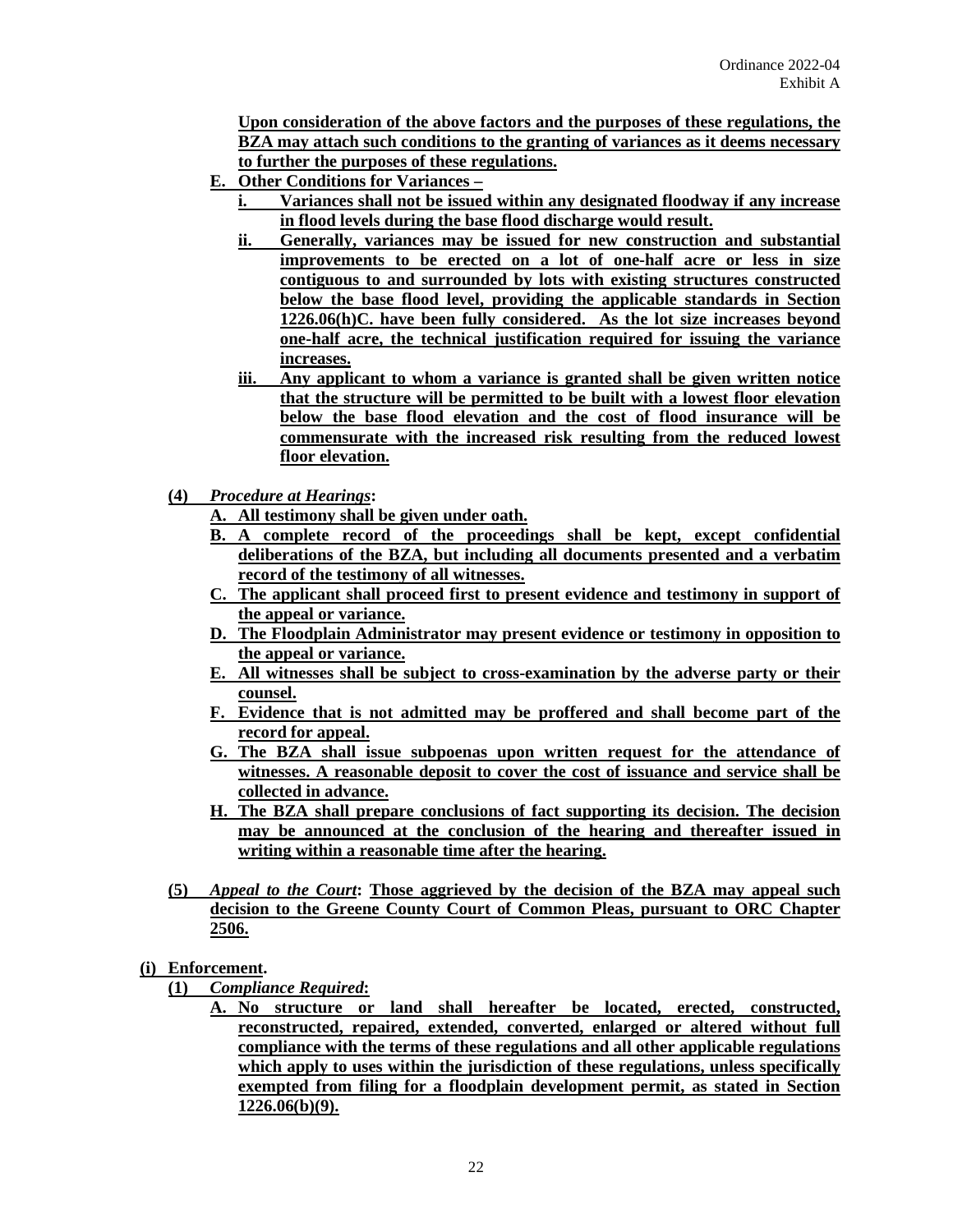- **B. Failure to obtain a floodplain development permit shall be a violation of these regulations and shall be punishable in accordance with Section 1226.06(i)(3).**
- **C. Floodplain development permits issued on the basis of plans and applications approved by the Floodplain Administrator authorize only the use and arrangement set forth in such approved plans and applications or amendments thereto. Use, arrangement, or construction contrary to that authorized shall be deemed a violation of these regulations and punishable in accordance with Section 1226.06(i)(3).**
- **(2)** *Notice of Violation***: Whenever the Floodplain Administrator determines that there has been a violation of any provision of these regulations, he shall give notice of such violation to the person responsible therefore and order compliance with these regulations as herein provided.**

**A. Such notice and order shall:**

- **i. Be put in writing on an appropriate form;**
- **ii Include a list of violations, referring to the division(s) of this Section 1226.06 that have been violated, and order remedial action that, if taken, will affect compliance with the provisions of these regulations;**
- **iii. Specify a reasonable time for performance;**
- **iv. Advise the owner, operator, or occupant of the right to appeal; and**
- **B. The notice and order shall be served on the owner, occupant, or agent in person; however, the notice and order shall be deemed to be properly served upon the owner, occupant, or agent if a copy thereof is sent by registered or certified mail to the person's last known mailing address, residence, or place of business, and/or a copy is posted in a conspicuous place in or on the affected property.**
- **(3)** *Violations and Penalties***:** 
	- **A. Any person who violates any provisions of this Section 1226.06 or who fails to comply with any of its requirements, or any order issued hereunder, is guilty of an unclassified misdemeanor and the offender shall be sentenced pursuant to ORC 2929.21 – 2929.28, except that the offender shall not be sentenced to a jail term nor sentenced to a community residential sanction pursuant to ORC 2929.26. Notwithstanding ORC 2929.28(A)(2)(a), the offender may be fined up to one thousand dollars (\$1,000), and not withstanding ORC 2929.27(A)(3), the offender may be ordered pursuant to ORC 2929.27(C) to serve a term of community service of up to five hundred (500) hours. The failure of an offender to complete a term of community service imposed by the court may be punished as indirect criminal contempt under ORC 2705.02(A) and may be filed in the underlying case.**
	- **B. Each and every day such violation or failure to comply continues shall be deemed to be a separate offense.**
- **(4)** *Penalties Not Exclusive***: The penalties provided in this Section 1226.06(h) are not exclusive of any other remedies available under any applicable federal, state or local law, and it is within the discretion of the City to seek cumulative remedies. If any person has violated or continues to violate the provisions of this Section 1226.06, the City may institute an appropriate action, whether in law or in equity, to restrain, correct or abate a violation, or petition for an injunction, to any court of competent jurisdiction.**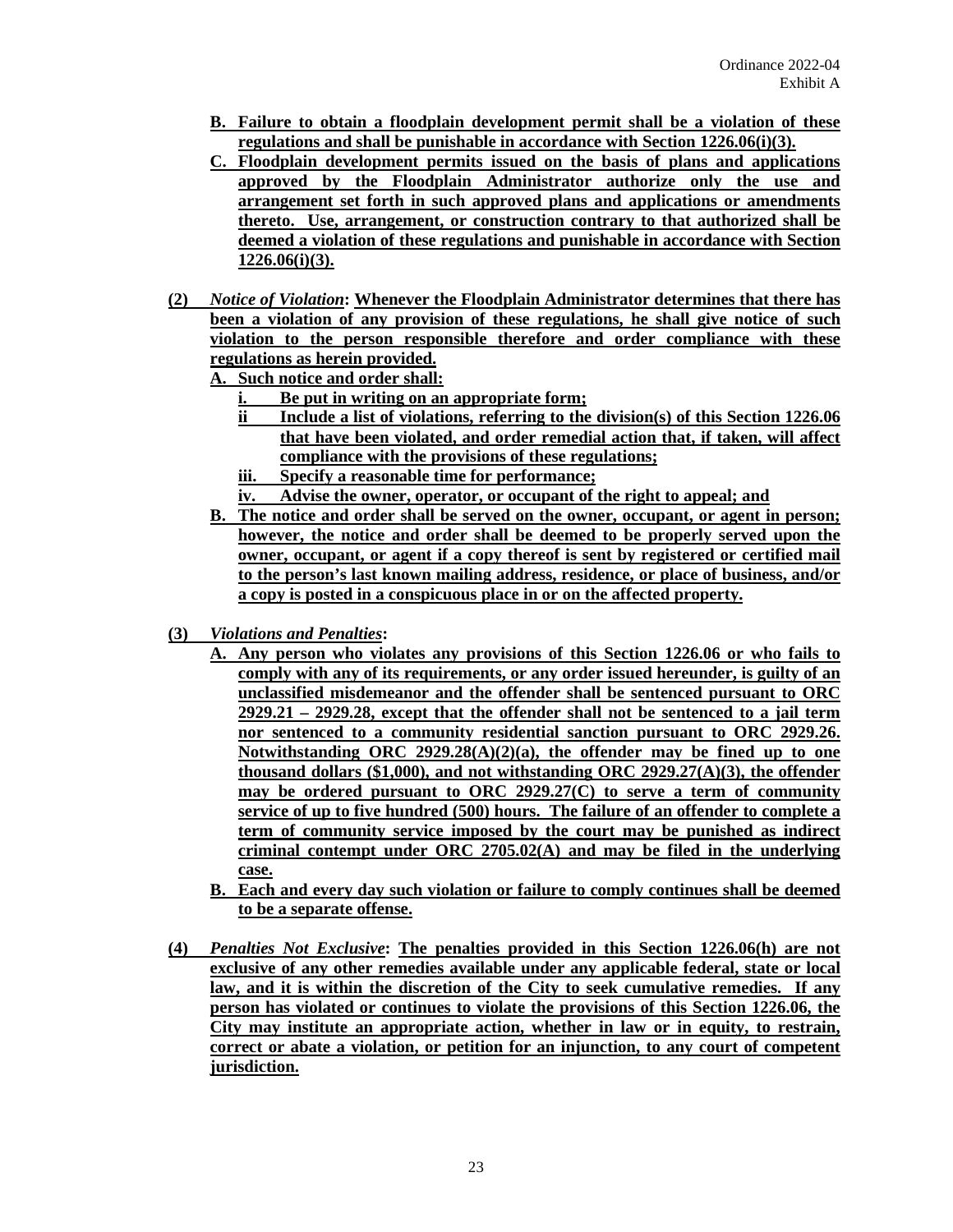## 1244.02 GENERAL DEFINITIONS.

## AMEND THE FOLLOWING DEFINITIONS:

# Accessory Structure/Facilities. **A structure on the same lot with, and of a nature customarily incidental and subordinate to, the principal structure.**

**Accessory Facilities.** Any building, shed, shelter, cabinet or similar structure used for the purpose of storing telecommunications equipment including, but not limited to, computer equipment and equipment necessary for the tower or antenna to perform its intended operation.

Base (100-Year) Flood Elevation (BFE). The water surface elevation of the base flood in relation to a specified datum, usually the National Geodetic Vertical Datum of 1929 or the North American Vertical Datum of 1988, and usually expressed in feet mean sea level (MSL). In Zone AO areas, the base flood elevation is the **lowest adjacent** natural grade elevation plus the depth number (from one to three feet [1'- 3']).

Basement. The portion of a building **that** which is partially or wholly below grade but so located that the vertical distance from the average grade to the floor is greater than the vertical distance from the average grade to the ceiling. A basement shall not be counted as a story, except the portion of a building having more than one-half of its total vertical distance (height) above grade. **For the purposes of the floodplain regulations contained in Section 1226.06, a basement is defined as any area of a building having its floor subgrade (below ground level) on all sides.**

Development. Any manmade change to improved or unimproved **real estate** land including, but not limited to, the construction of buildings or other structures, mining, dredging, **filling** filing, grading, paving, excavation or drilling **operations or storage of equipment or materials.**

Manufactured Home. A structure, transportable in one or more sections, which is built on a permanent chassis and is designed for use with or without a permanent foundation when connected to the required utilities. The term "manufactured home" does not include a "recreational vehicle." For the purposes of **this Code's floodplain** these regulations, a manufactured home includes manufactured homes and mobile homes as defined in **ORC Chapter 4781** Ohio R.C. Chapter 3733.

National Flood Insurance Program (NFIP). A federal program enabling property owners in participating communities to purchase insurance protection against losses from flooding. **This insurance is designed to provide an insurance alternative to disaster assistance to meet the escalating costs of repairing damage to buildings and their contents caused by floods. Participation in the NFIP is based on an agreement between local communities and the federal government that states if a community will adopt and enforce floodplain management regulations to reduce future flood risks to all development in special flood hazard areas, the federal government will make flood insurance available within the community as a financial protection against flood loss.**

New Construction (Floodplain Regulations). Structures for which the "start of construction" commenced on or after the initial effective date of the City**'s floodplain regulations** of Xenia Flood Insurance Rate Map, 4-1-1981, and includes any subsequent improvements to such structures. **For the purposes of determining insurance rates, structures for which the "start of construction" commenced on or after the effective date of an initial FIRM (April 1, 1981) or after December 31, 1974, whichever is later, and includes any subsequent improvements to such structure.**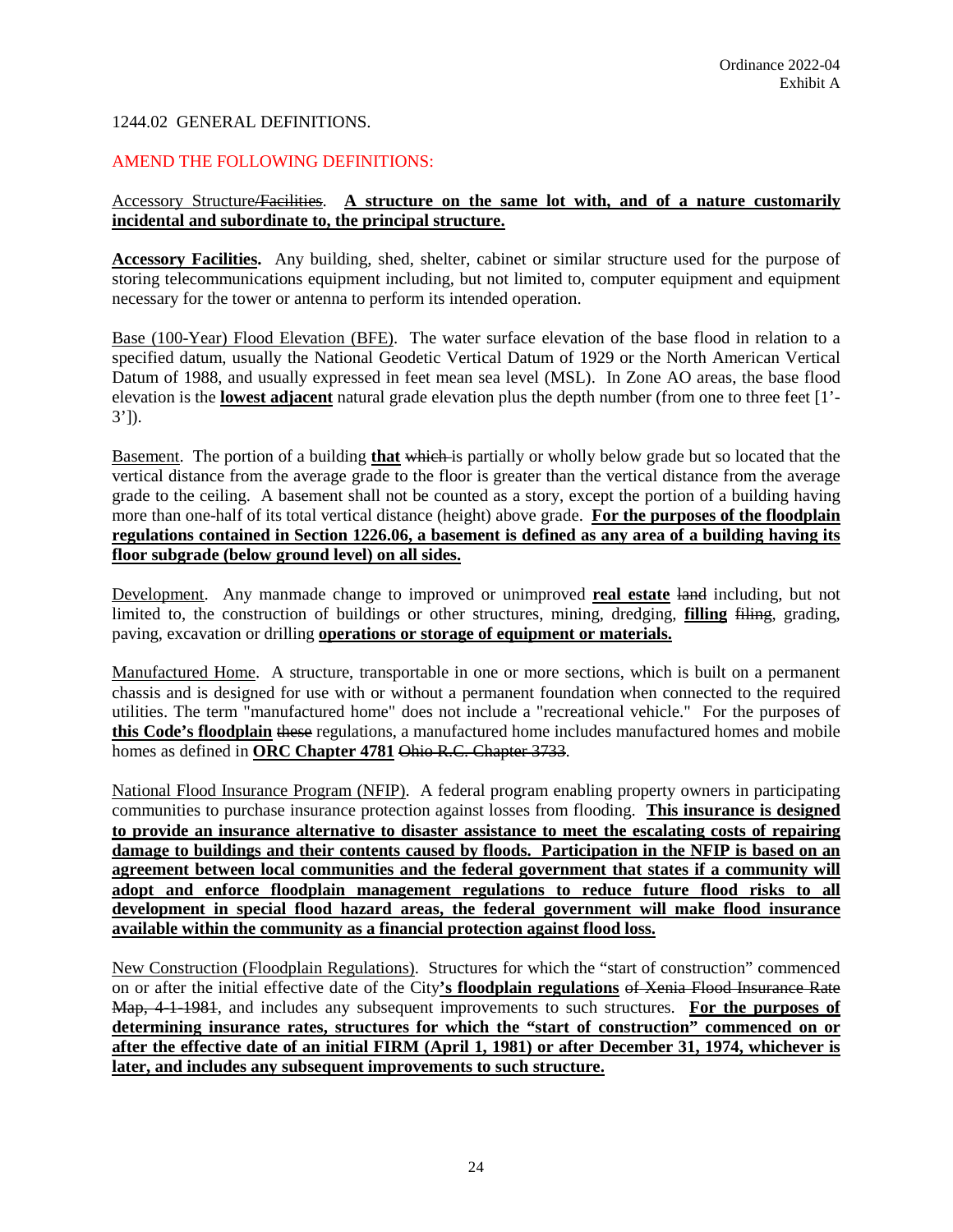Special Flood Hazard Area. Also known as "areas of special flood hazard," any land in the floodplain that is subject to a one percent (1%) or greater chance of flooding in any given year. Special flood hazard areas are designated and defined by FEMA **on Flood Insurance Rate Maps, Flood Insurance Studies, Flood Boundary and Floodway Maps and Flood Hazard Boundary Maps as Zones A, AE, AH, AO, A1-30, or A99. Special flood hazard areas may also refer to areas that are flood prone and designated from other federal, state, or local sources of data including, but not limited to, historical flood information reflecting high water marks, previous flood inundation areas, and flood prone soils associated with a watercourse**.

Start of Construction.The date the building permit was issued, provided the actual start of construction, repair, reconstruction, rehabilitation, addition, placement, or other improvement was within one hundred eighty (180) days of the permit date. The actual start means either the first placement of permanent construction of a structure on a site, such as the pouring of slab or footings, the installation of piles, the construction of columns, or any work beyond the stage of excavation; or the placement of a manufactured home on a foundation. Permanent construction does not include land preparation, such as clearing, grading, and filling; nor does it include the installation of streets and/or walkways; nor does it include excavation for a basement, footings, piers, or foundations or the erection of temporary forms; nor does it include the installation on the property of accessory buildings, such as garages or sheds not occupied as dwelling units or not part of the main structure. **For a substantial improvement, the actual start of construction means the first alteration of any wall, ceiling, floor, or other structural part of a building, whether or not that alteration affects the external dimensions of a building.** 

Structure. Anything constructed or erected on the ground or attached to the ground or onsite utilities including, but not limited to, buildings, fences, signs, sheds, detached garages, cabins, and manufactured homes. **For the purposes of the floodplain regulations contained in Section 1226.06 of this Code, "structure" means a walled and roofed building, manufactured home, or gas or liquid storage tank that is principally above ground.**

Substantial Improvement. Any reconstruction, rehabilitation, addition, or other improvement of a structure, the cost of which equals or exceeds fifty percent (50%) of the market value of the structure before the "start of construction" of the improvement. This term includes structures **that** which have incurred "substantial damage," regardless of the actual repair work performed. When the combined total of all previous improvements or repairs made during the life of the structure equals or exceeds fifty percent (50%) of a structure's market value, that structure is considered a substantial improvement. The term does not, however, include:

Any improvement to a structure which is considered "new construction"; or

- **A.** Any project for improvement of a structure to correct existing violations of state or local health, sanitary, or safety code specifications which have been identified prior to the application for a development permit by the local code enforcement official and which are the minimum necessary to assure safe living conditions**; or**
- **B. Any alteration of a "historic structure," provided that the alteration would not preclude the structure's continued designation as a "historic structure."**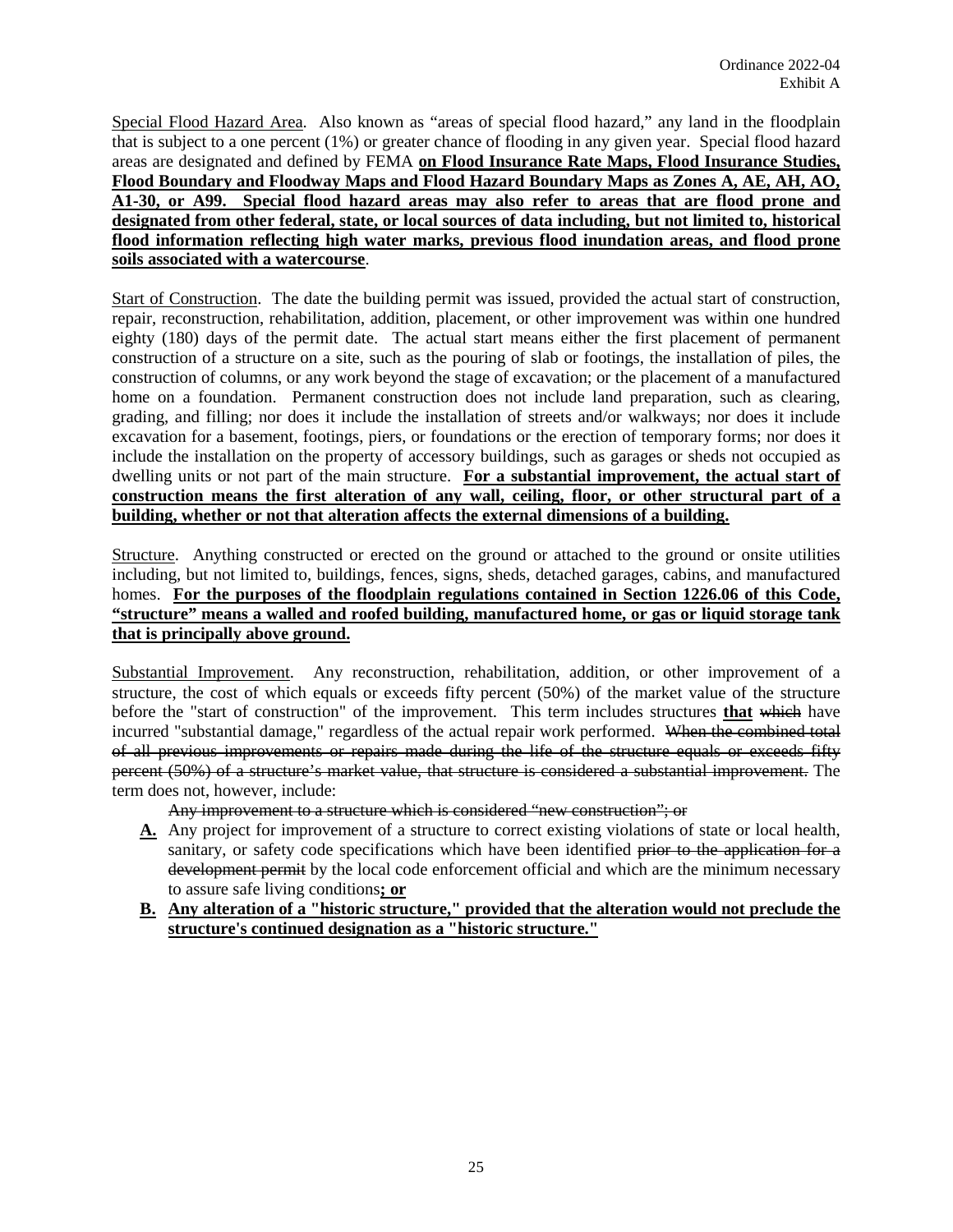# ADD THE FOLLOWING DEFINITIONS:

**Enclosure Below the Lowest Floor. See "Lowest Floor."**

**Executive Order 11988 (Floodplain Management). Issued by President Carter in 1977, this order requires that no federally assisted activities be conducted in or have the potential to affect identified special flood hazard areas, unless there is no practicable alternative.**

**Flood Hazard Boundary Map (FHBM). Usually the initial map, produced by FEMA or the U.S. Department of Housing and Urban Development for a community depicting approximate special flood hazard areas.**

**Flood Insurance Rate Map (FIRM). An official map on which FEMA or the U.S. Department of Housing and Urban Development has delineated the areas of special flood hazard.**

**Flood Insurance Risk Zones. Zone designations on FHBMs and FIRMs that indicate the magnitude ofthe flood hazard in specific areas of a community, defined as follows:**

- **A.** *Zone A***: Special flood hazard areas inundated by the 100-year flood in any given year; base flood elevations are not determined.**
- **B.** *Zones Al-30 and Zone AE***: Special flood hazard areas inundated by the 100-year flood in any given year; base flood elevations are determined.**
- **C.** *Zone AO***: Special flood hazard areas inundated by the 100-year flood in any given year; with flood depths of one to three feet (1'- 3'), usually sheet flow on sloping terrain; average depths are determined.**
- **D.** *Zone AH***: Special flood hazard areas inundated by the 100-year flood in any given year; flood depths of one to three feet (1'- 3'), usually areas of ponding; base flood elevations are determined.**
- **E.** *Zone A99***: Special flood hazard areas inundated by the 100-year flood to be protected from the 100-year flood by a federal flood protection system under construction; no base flood elevations are determined.**
- **F.** *Zone B and Zone X (shaded)***: Areas of 500-year flood; areas subject to the 100-year flood with average depths of less than one foot (1') or with contributing drainage area less than one square mile (1 mile2 ); and areas protected by levees from the base flood.**
- **G.** *Zone C and Zone X (unshaded)***: Areas determined to be outside the 500-year floodplain.**

**Flood Insurance Study (FIS). The official report in which FEMA or the U.S. Department of Housing and Urban Development has provided flood profiles, floodway boundaries (sometimes shown on Flood Boundary and Floodway Maps), and the water surface elevations of the base flood.**

**Floodproofing. Any combination of structural and nonstructural additions, changes, or adjustments to structures that reduce or eliminate flood damage to real estate or improved real property, water and sanitary facilities, structures, and their contents.**

**Flood Protection Elevation. The Flood Protection Elevation, or FPE, is the base flood elevation plus [X] feet of freeboard. In areas where no base flood elevations exist from any authoritative source, the flood protection elevation can be historical flood elevations, or base flood elevations determined and/or approved by the floodplain administrator.**

**Freeboard. A factor of safety usually expressed in feet above a flood level for the purposes of floodplain management. Freeboard tends to compensate for the many unknown factors that**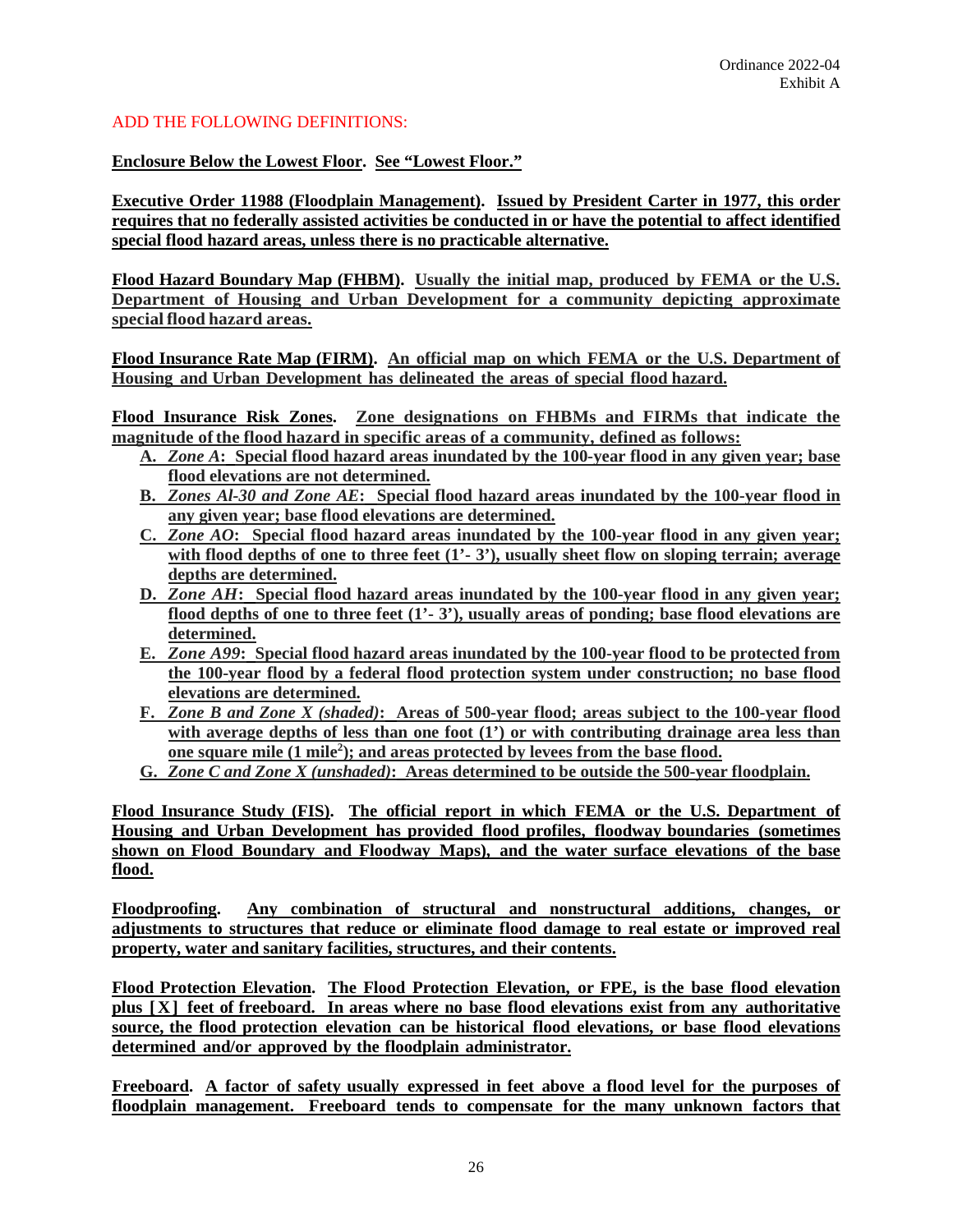**could contribute to flood heights greater than the height calculated for a selected size flood and floodway conditions, such as wave action, obstructed bridge openings, debris and ice jams, and the hydrologic effect of urbanization in a watershed.**

**Historic Structure. Any structure that is:**

- **A. Listed individually in the National Register of Historic Places (a listing maintained by the U.S. Department of the Interior) or preliminarily determined by the Secretary of the Interior as meeting the requirements for individual listings on the National Register;**
- **B. Certified or preliminarily determined by the Secretary of the Interior as contributing to the historical significance of a registered historic district or a district preliminarily determined by the Secretary to qualify as a registered historic district; or**
- **C. Individually listed on the State of Ohio's inventory of historic places maintained by the Ohio Historic Preservation Office.**

**Hydrologic and Hydraulic Engineering Analysis. An analysis performed by a professional engineer, registered in the State of Ohio, in accordance with standard engineering practices as accepted by FEMA, used to determine flood elevations and/or floodway boundaries.**

**Letter of Map Change (LOMC). A Letter of Map Change is an official FEMA determination, by letter, to amend or revise effective Flood Insurance Rate Maps, Flood Boundary and Floodway Maps, and Flood Insurance Studies. LOMC's are broken down into the following categories:**

- **A.** *Conditional Letter of Map Revision (CLOMR)***: A comment by FEMA regarding a proposed project that would, upon construction, affect the hydrologic or hydraulic characteristics of a flooding source and thus result in modification of the existing regulatory floodway, the effective base flood elevations, or the special flood hazard area. A CLOMR does not amend or revise effective Flood Insurance Rate Maps, Flood Boundary and Floodway Maps, or Flood Insurance Studies.**
- **B.** *Letter of Map Amendment (LOMA)***: A revision based on technical data showing that a property was incorrectly included in a designated special flood hazard area. A LOMA amends the current effective Flood Insurance Rate Map and establishes that a specific property is not located in a special flood hazard area.**
- **C.** *Letter of Map Revision (LOMR)***: A revision based on technical data that, usually due to manmade changes, shows changes to flood zones, flood elevations, floodplain and floodway delineations, and planimetric features. One common type of LOMR, a LOMR-F, is a determination concerning whether a structure or parcel has been elevated by fill above the base flood elevation and is, therefore, excluded from the special flood hazard area.**

**Manufactured Home Park. As specified in the Ohio Administrative Code 3701-27-01(k), a manufactured home park means any tract of land upon which three (3) or more manufactured homes used for habitation are parked, either free of charge or for revenue purposes, and includes any roadway, building, structure, vehicle, or enclosure used or oriented for use as part of the facilities of the park. A tract of land that is subdivided and the individual lots are not for rent or rented, but are for sale or sold for the purpose of installation of manufactured homes on the lots, is not a manufactured home park, even though three (3) or more manufactured homes are parked thereon, if the roadways are dedicated to the local government authority. "Manufactured Home Park" does not include any tract of land used solely for the storage or display for sale of manufactured homes.**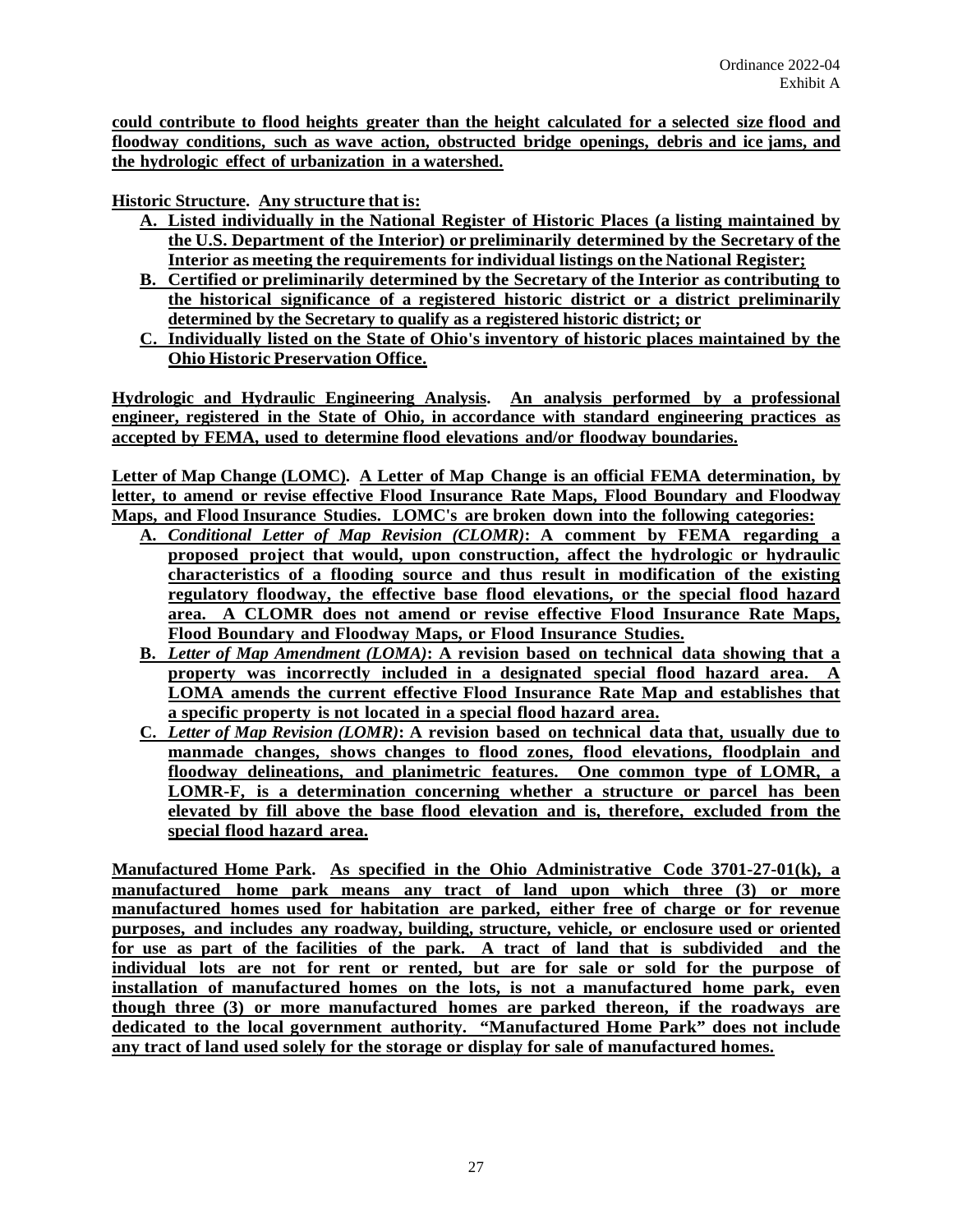**Mean Sea Level. For purposes of the National Flood Insurance Program, the National Geodetic Vertical Datum (NGVD) of 1929 or other datum to which base flood elevations shown on the City's Flood Insurance Rate Map are referenced.**

**ORC. ORC means the Ohio Revised Code.**

**Recreational Vehicle. A vehicle which is built on a single chassis; four hundred square feet (400 sq. ft.) or less when measured at the largest horizontal projection; designed to be self-propelled or permanently towable by a light duty truck; and designed primarily not for use as a permanent dwelling but as temporary living quarters for recreational, camping, travel, or seasonal use. Registered Professional Architect. A person registered to engage in the practice of architecture under the provisions of ORC Sections 4703.01 to 4703.19.**

**Registered Professional Engineer. A person registered as a professional engineer pursuant to ORC Chapter 4733.**

**Registered Professional Surveyor. A person registered as a professional surveyor pursuant to ORC Chapter 4733.**